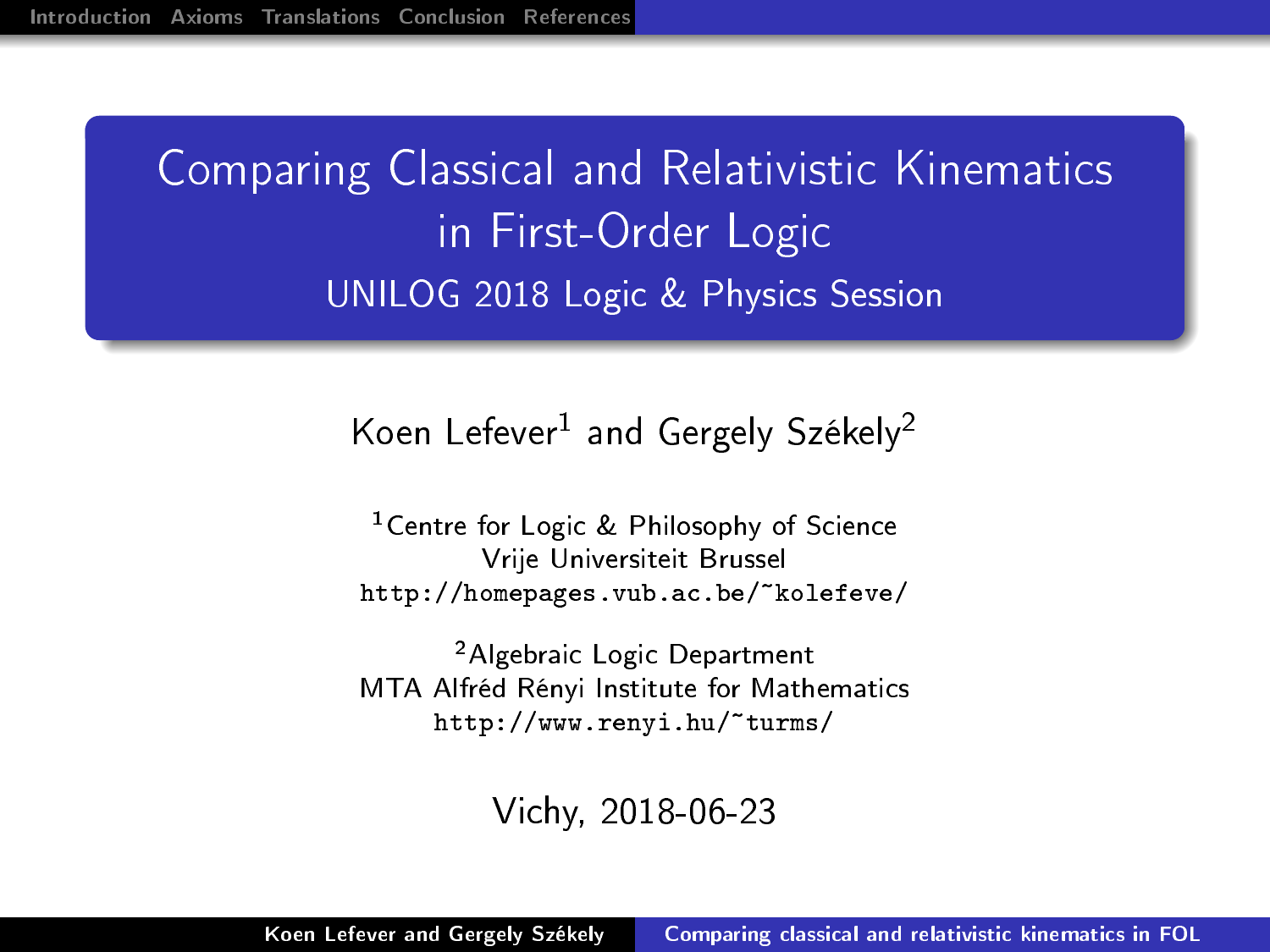<span id="page-1-0"></span>A translation is a function between formulas of languages preserving the logical connectives, i.e.  $Tr(\phi \wedge \psi) = Tr(\phi) \wedge Tr(\psi)$ , etc.

An *interpretation* of theory  $\text{Th}_1$  in theory  $\text{Th}_2$  is a translation  $\text{Tr}$ which translates all tautologies and all axioms of  $Th<sub>1</sub>$  into theorems of  $Th<sub>2</sub>$ .

A definitional equivalence exists between two theories if those theories can be interpreted in each other and if all formulas from both theories translated into the other theory and back are logical equivalent to the original formulas.

> We use these concepts to show the differences between theories which are not equivalent.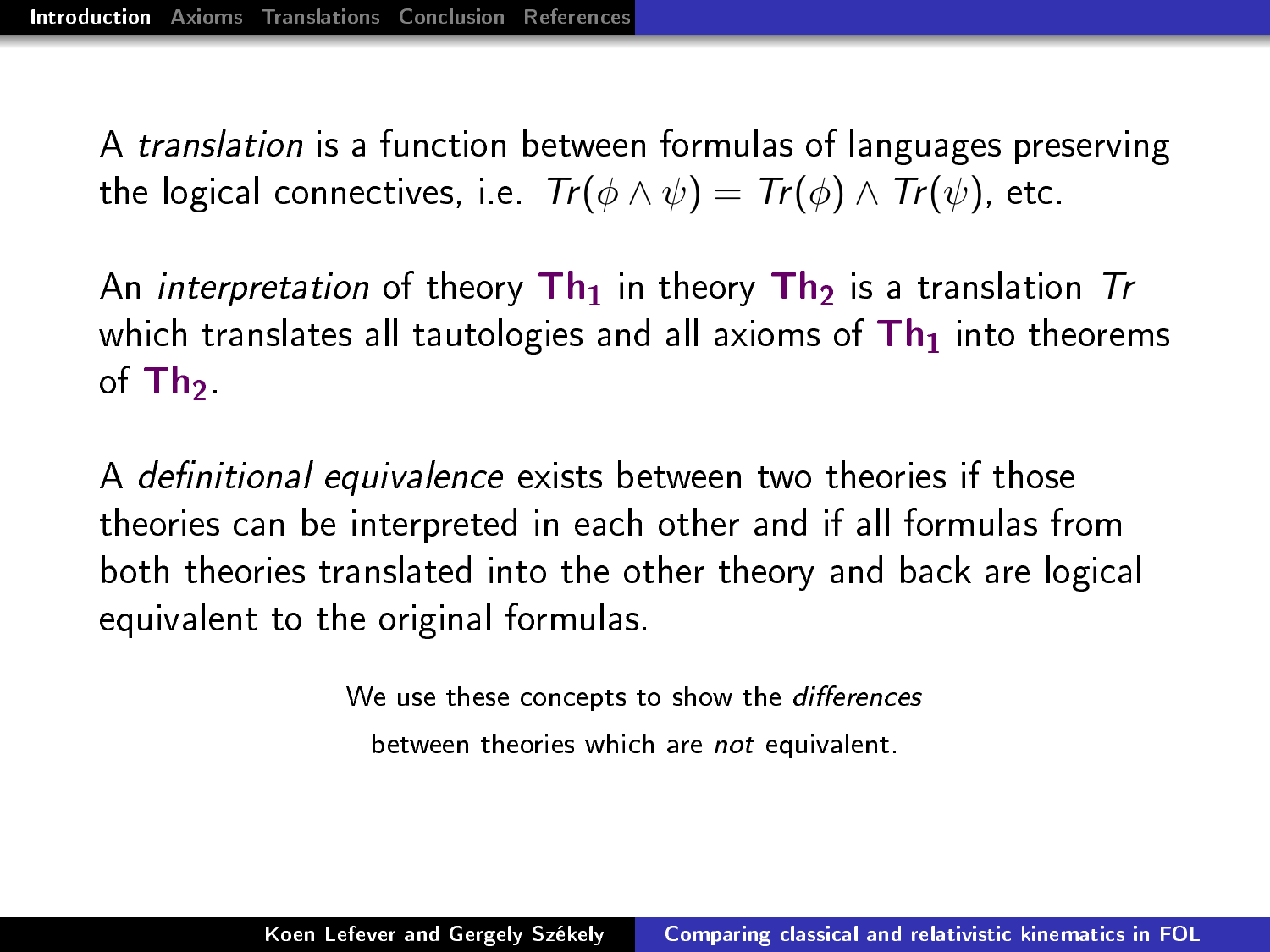There are translations  $\mathcal{T}r, \,\, \mathcal{T}r_+$ , and  $\mathcal{T}r_+'$  between the languages of Classical Kinematics and Special Relativity Theory such that:

- ClassicalKin<sub>Full</sub>  $\vdash$  Tr(SpecRel<sub>Full</sub>)
- $ClassicalKin_{Full}^{STL} \vdash Tr_{+}(SpecRel_{Full}^{e})$
- $\mathcal S$ pec $\mathcal{R}$ el $_{\mathsf{Full}}^{\mathsf{e}} \vdash \mathsf{Tr}_+'$ (ClassicalKin $_{\mathsf{Full}}^{\mathcal{S}\mathsf{TL}}$ )
- Definitional equivalence:  $SpecRel_{Full}^e$  $\stackrel{\triangle}{\equiv}$  ClassicalKin $_{Full}^{STL}$  , i.e.,  $Tr_+$  and  $Tr_+'$  are inverses of each other up to logical equivalence in *SpecRel* $_{Full}^e$  and *ClassicalKin* $_{Full}^{STL}$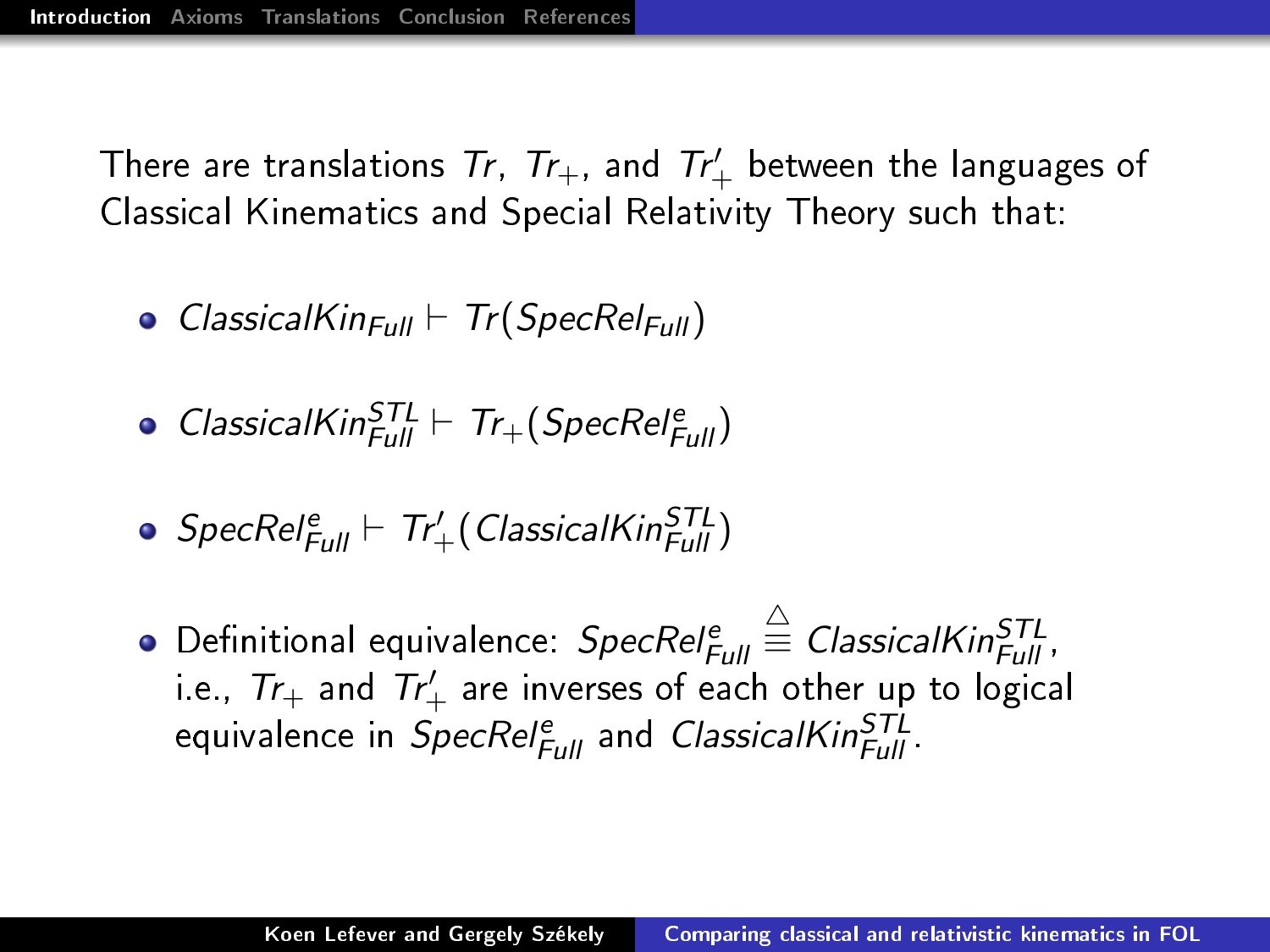There are translations  $Tr_\ast$ , and  $Tr'_\ast$  between the languages of Classical Kinematics and Classical Kinematics restricted to Slower-Than-Light oberservers such that:

- $ClassicalKin_{Full}^{STL} \vdash Tr_*(ClassicalKin_{Full})$
- $ClassicalKin_{Full} \vdash Tr'_{*}(ClassicalKin_{Full}^{STL})$
- Definitional equivalence: *ClassicalKin* $_{Full} \stackrel{\triangle}{\equiv}$  *ClassicalKin* $_{Full}^{STL}$

and hence by transitivity of definitional equivalence:

• 
$$
SpecRel_{Full}^e \stackrel{\triangle}{=} ClassicalKin_{Full}
$$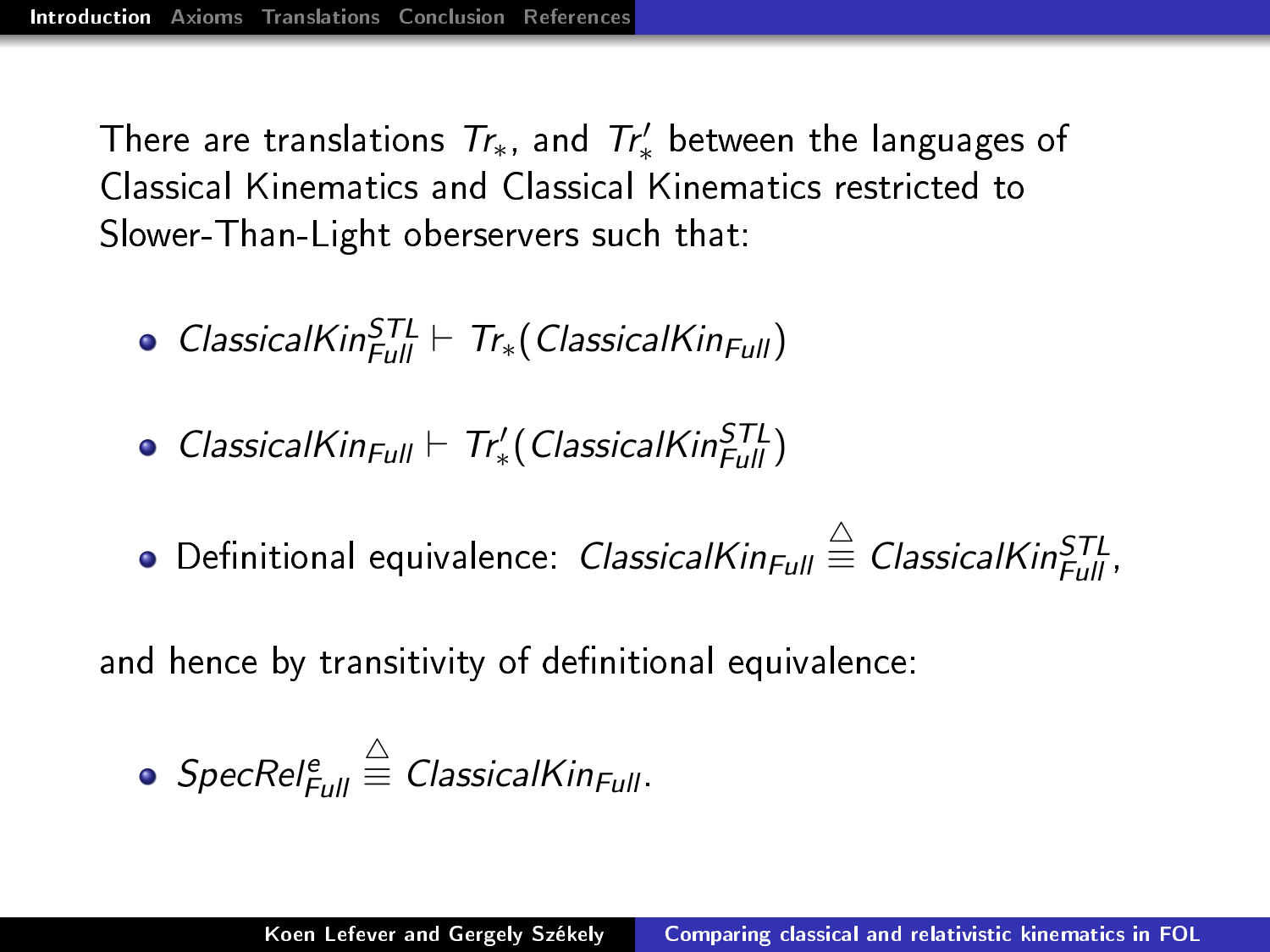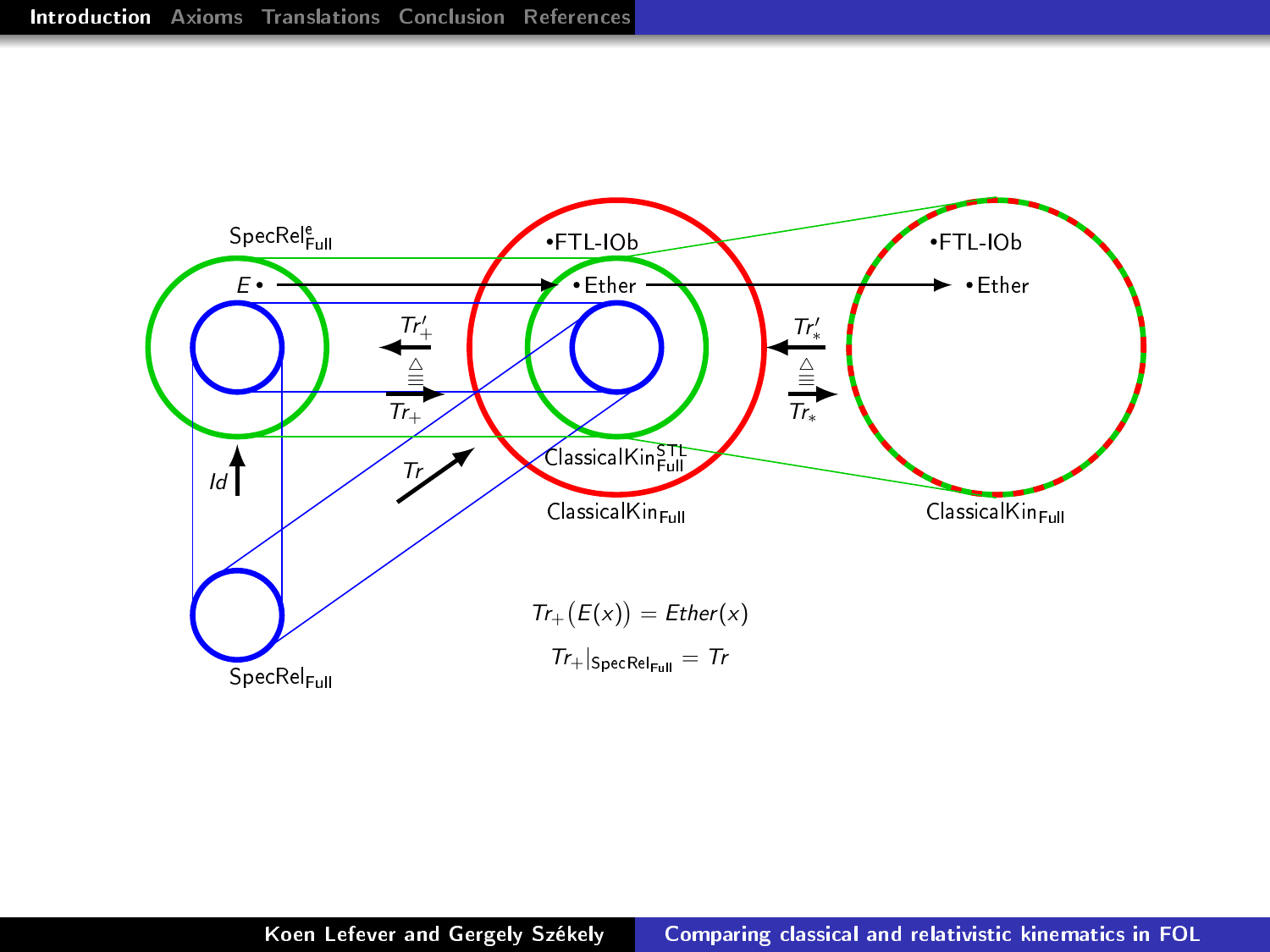<span id="page-5-0"></span>Kin:={AxEField, AxEv, AxSelf, AxSymD, AxLine, AxTriv, AxNoAcc} ClassicalKin $_{Full}:=$ Kin ∪ {AxEther, AbsTime, AxThExp<sub>+</sub>}  $\textsf{SpecRel}_{\text{Full}} := \textsf{Kin} \cup \{\text{AxPh}_c, \text{AxThExp}\}\$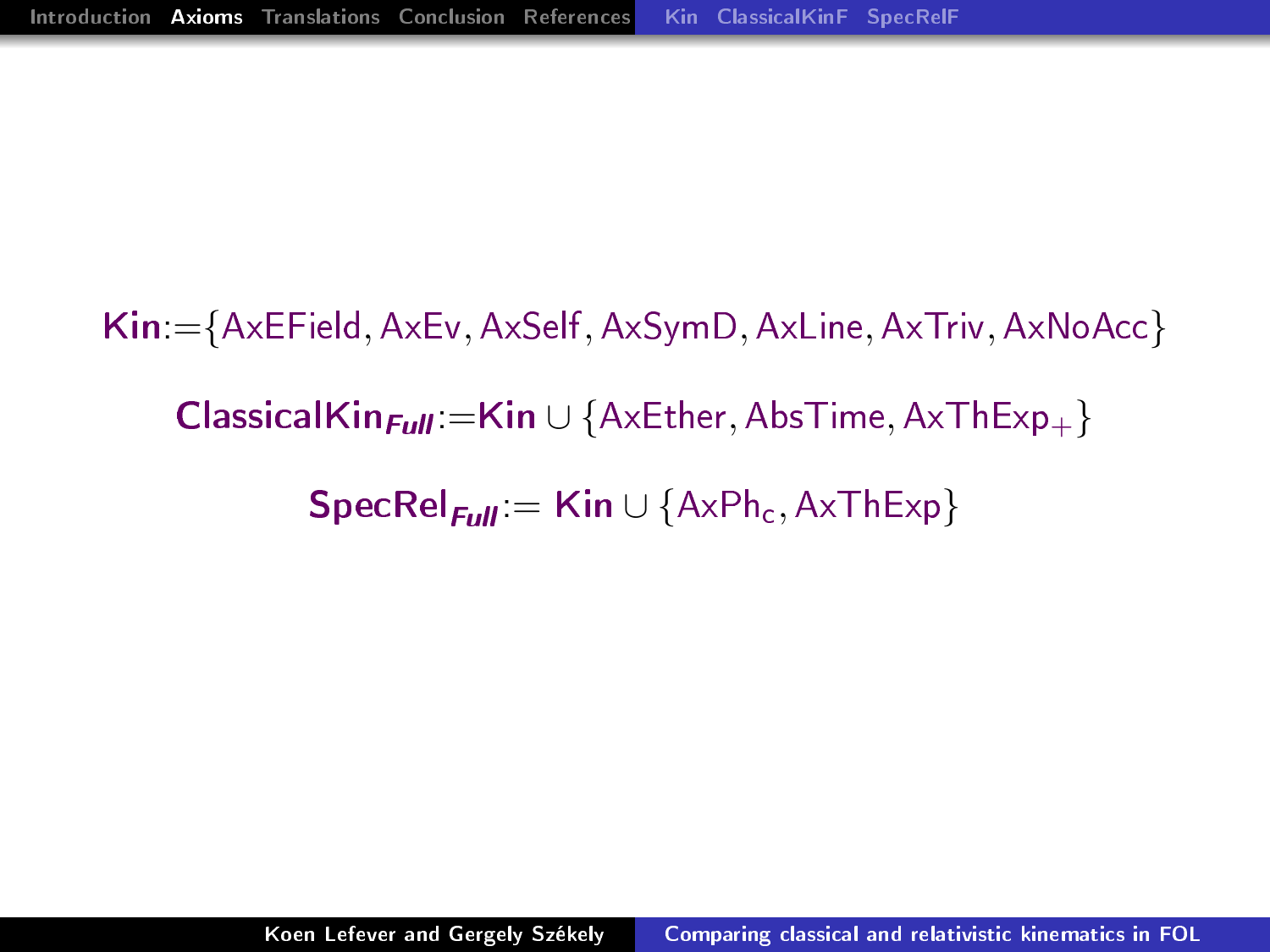#### <span id="page-6-0"></span>AxEField :

The structure of quantities  $\langle Q, +, \cdot, \leq \rangle$  is an Euclidean field,

- $\bullet$  Real numbers:  $\mathbb{R}$ ,
- Real algebraic numbers:  $\overline{O} \cap \mathbb{R}$ ,
- Hyperreal numbers:  $\mathbb{R}^*$ ,
- Real constructable numbers,
- $\bullet$  Etc...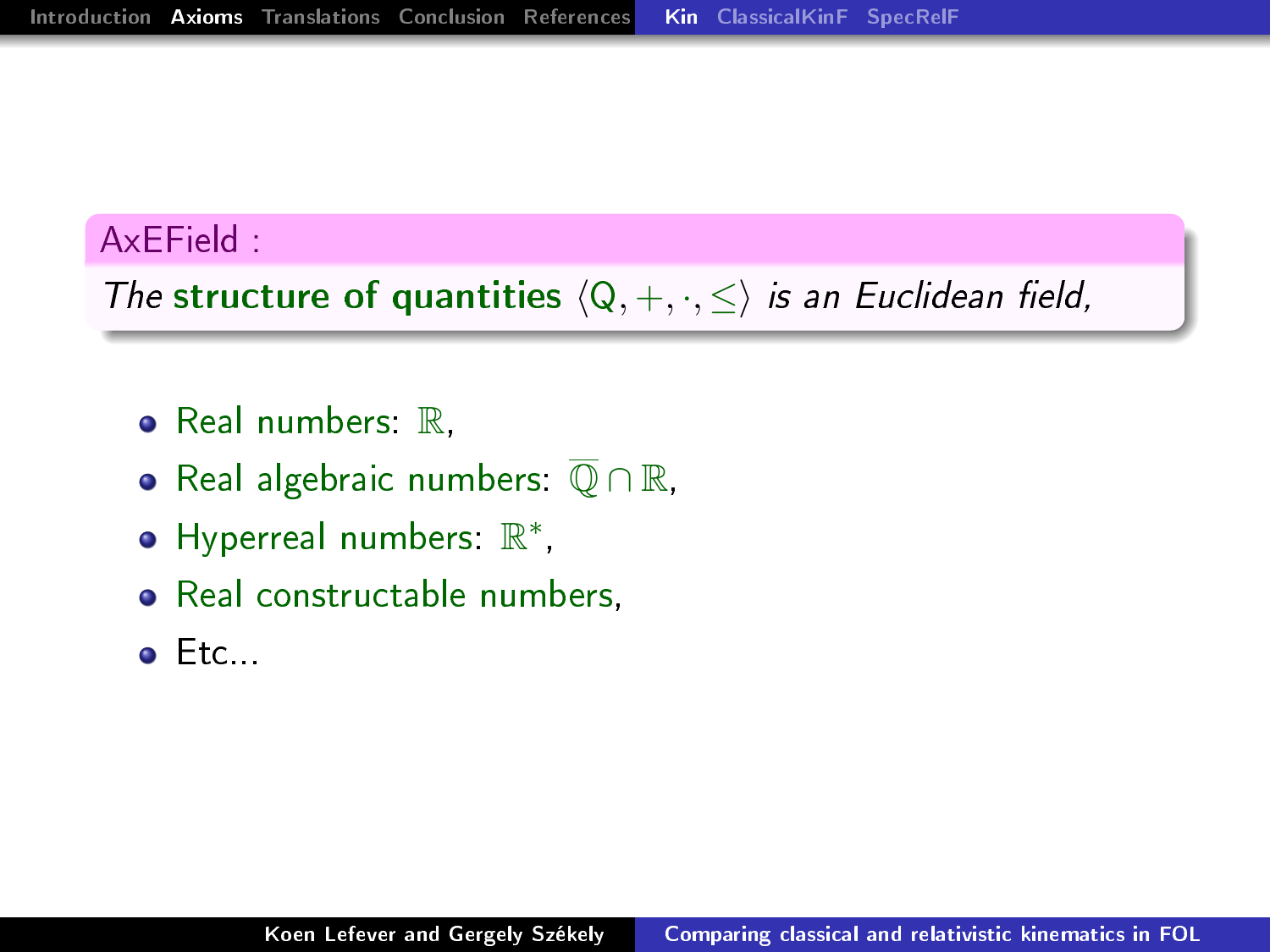#### AxEv :

Inertial observers coordinatize the same events (meetings of bodies).



 $\forall m k \bar{x} \ [\text{IOb}(m) \wedge \text{IOb}(k) \rightarrow \exists \bar{y} \ ev_m(\bar{x}) = ev_k(\bar{y})].$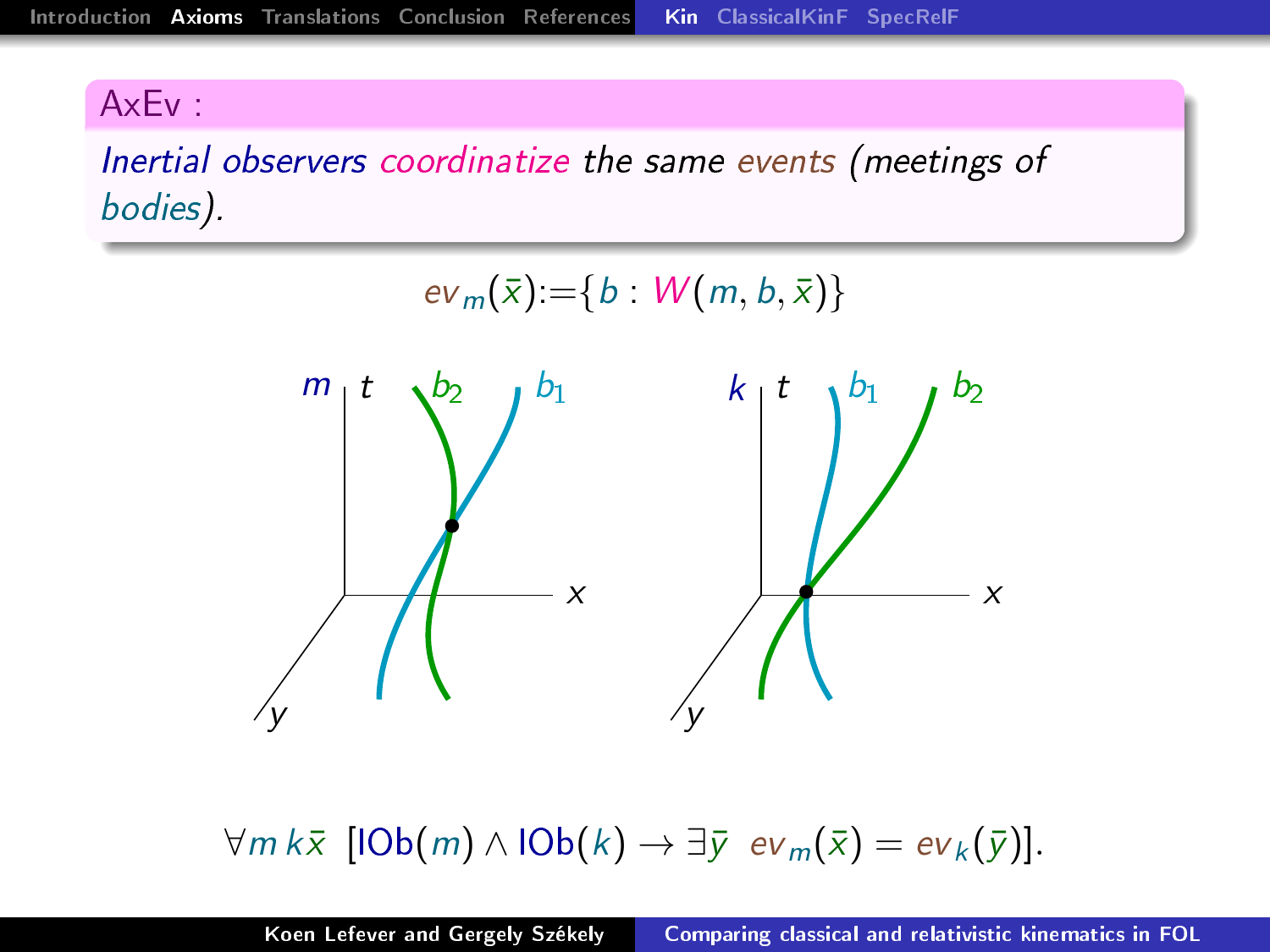#### AxSelf :

Every Inertial observer is stationary according to himself.



 $\forall mtxyz \ \big( \text{1Ob}(m) \rightarrow \big[ \mathsf{W}(m,m,t,x,y,z) \leftrightarrow x=y=z=0 \big] \big).$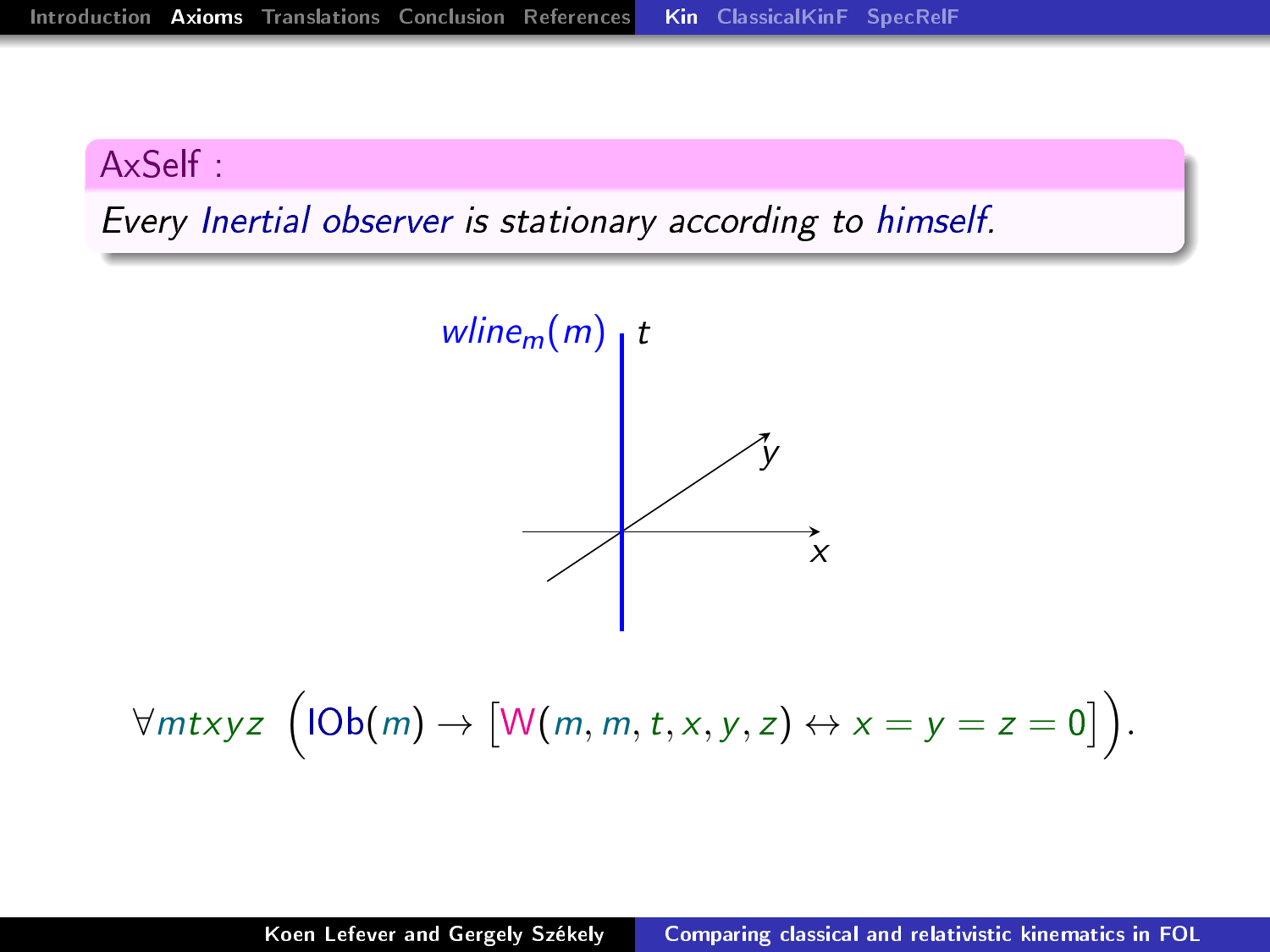#### AxSymD :

Inertial observers agree as to the spatial distance between two events if these two events are simultaneous for both of them.



 $\forall m k \bar{x} \bar{y} \bar{x}' \bar{y}' \; [IOb(m) \land IOb(k) \land x_1 = y_1 \land x_1' = y_1' \land ev_m(\bar{x}) = ev_k(\bar{x}')$  $\wedge \; e\mathsf{v}_{m}(\bar{\mathsf{y}}) = e\mathsf{v}_{k}(\bar{\mathsf{y}}') \rightarrow \mathsf{space}(\bar{\mathsf{x}},\bar{\mathsf{y}}) = \mathsf{space}(\bar{\mathsf{x}}',\bar{\mathsf{y}}')]$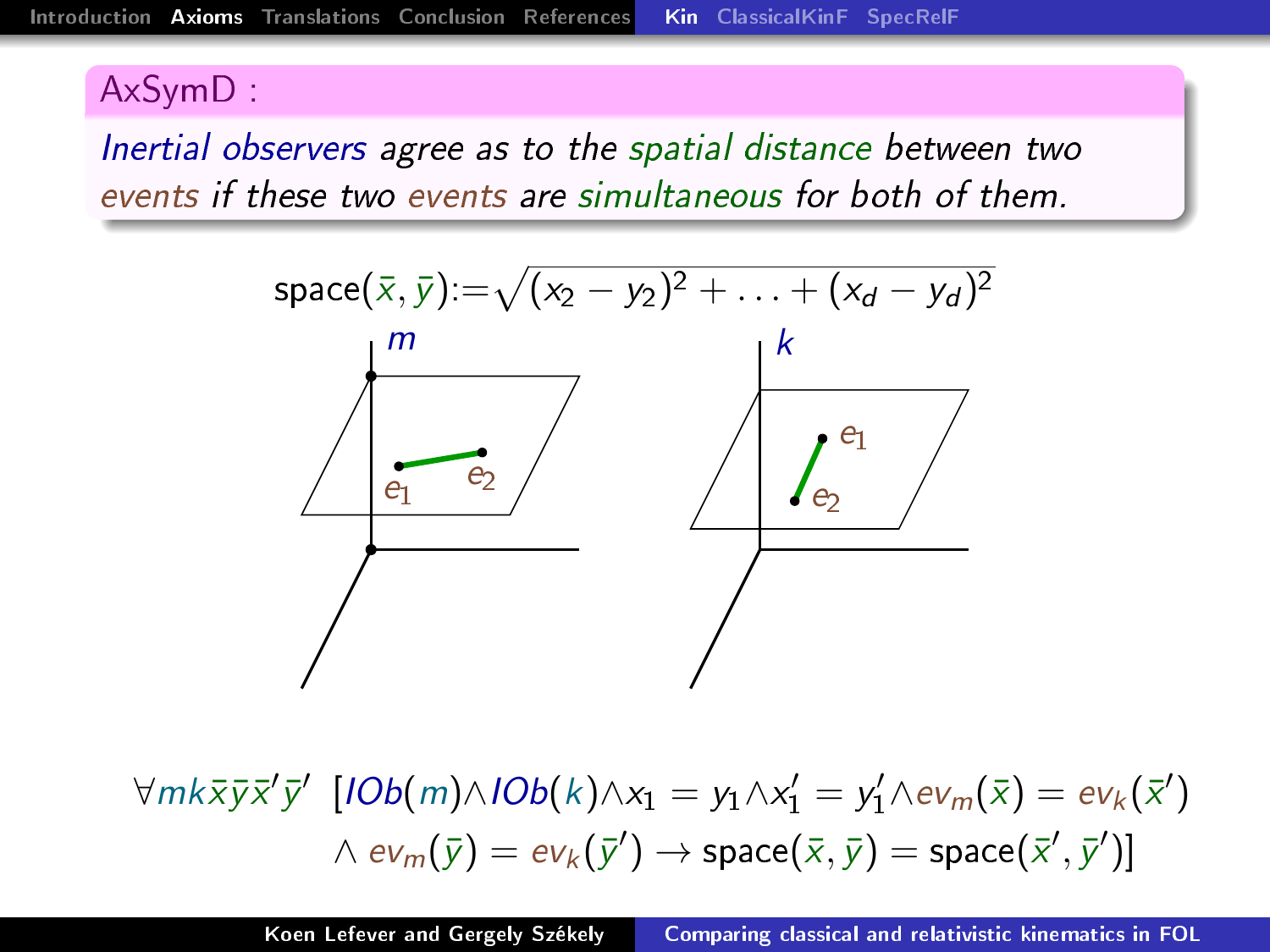#### AxLine :

The worldlines of inertial observers are straight lines according to inertial observers.

# ∀mk $\bar{{\mathsf{x}}}\bar{{\mathsf{y}}}\bar{{\mathsf{z}}}\;$  ( lOb( m) $\wedge$ lOb( k) $\wedge$  W(  $m, k, \bar{{\mathsf{x}}})$  $\wedge$  W(  $m, k, \bar{{\mathsf{y}}})$  $\wedge$  W(  $m, k, \bar{{\mathsf{z}}})$  $\rightarrow \exists a \; [\bar{z}-\bar{x}=a(\bar{y}-\bar{x}) \vee \bar{y}-\bar{z}=a(\bar{z}-\bar{x})].$

(In **SpecRel**, AxLine is a theorem, so including it as an axiom is redundant.)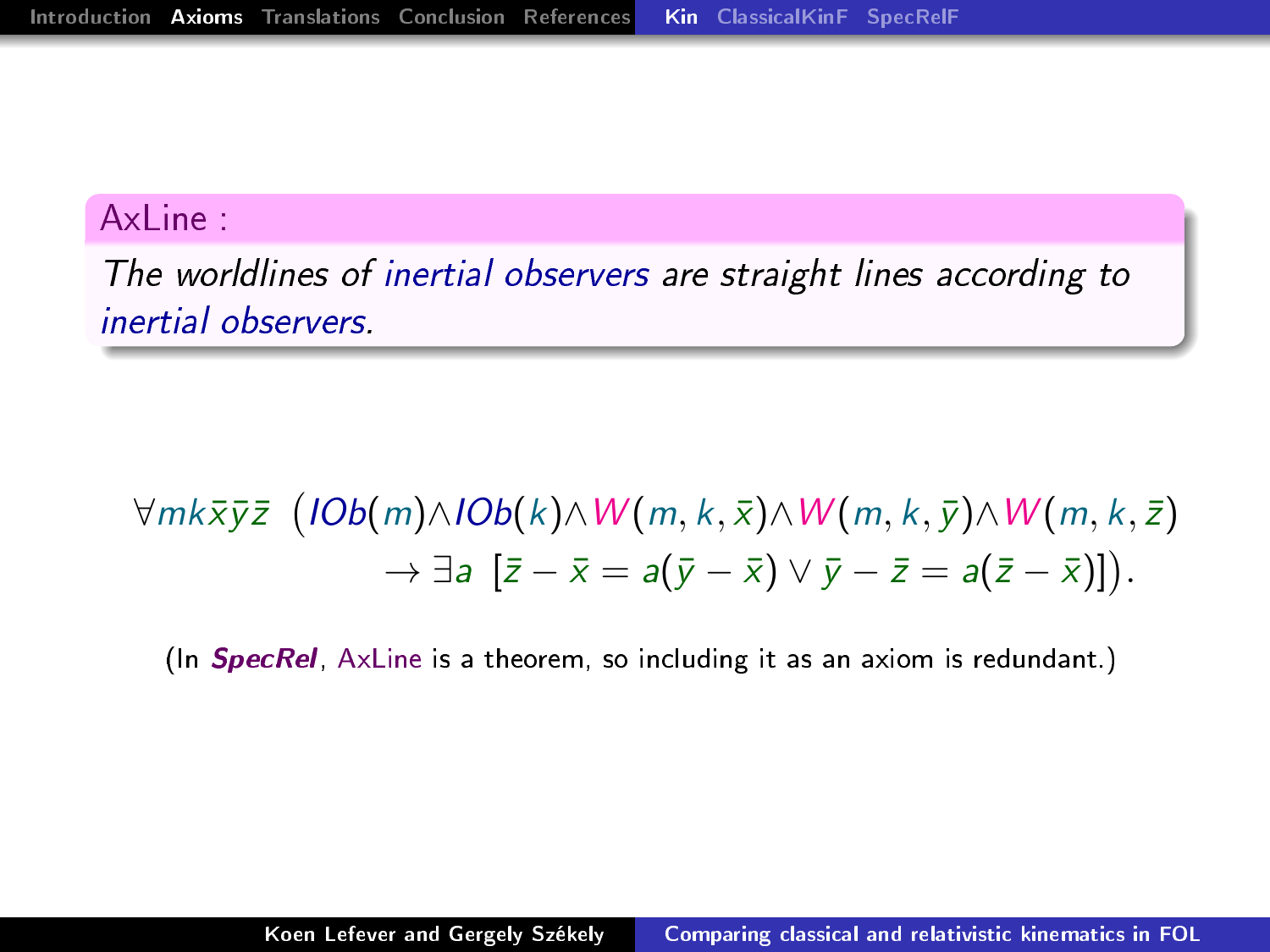#### AxTriv :

Any trivial transformation of an inertial observer is also an inertial observer.

∀T  $\in$  Triv[ $\forall m \exists k$ ( $w_{mk} = T$ )], where Triv is the set of Trivial transformations, i.e. transformations that are isometries on space and translations on time.

 $\forall T \in Triv$  may seem to be in second order logic. However, since a trivial transformation is nothing but an isometry on space  $(4 \times 4$  parameters) and a translation along the time axis (4 parameters), this is just an abbreviation for  $\forall q_1, q_2, \ldots q_{20} \in \mathbb{Q}$  and together with  $w_{mk} = T$  a system of equations with 20 parameters in first order logic.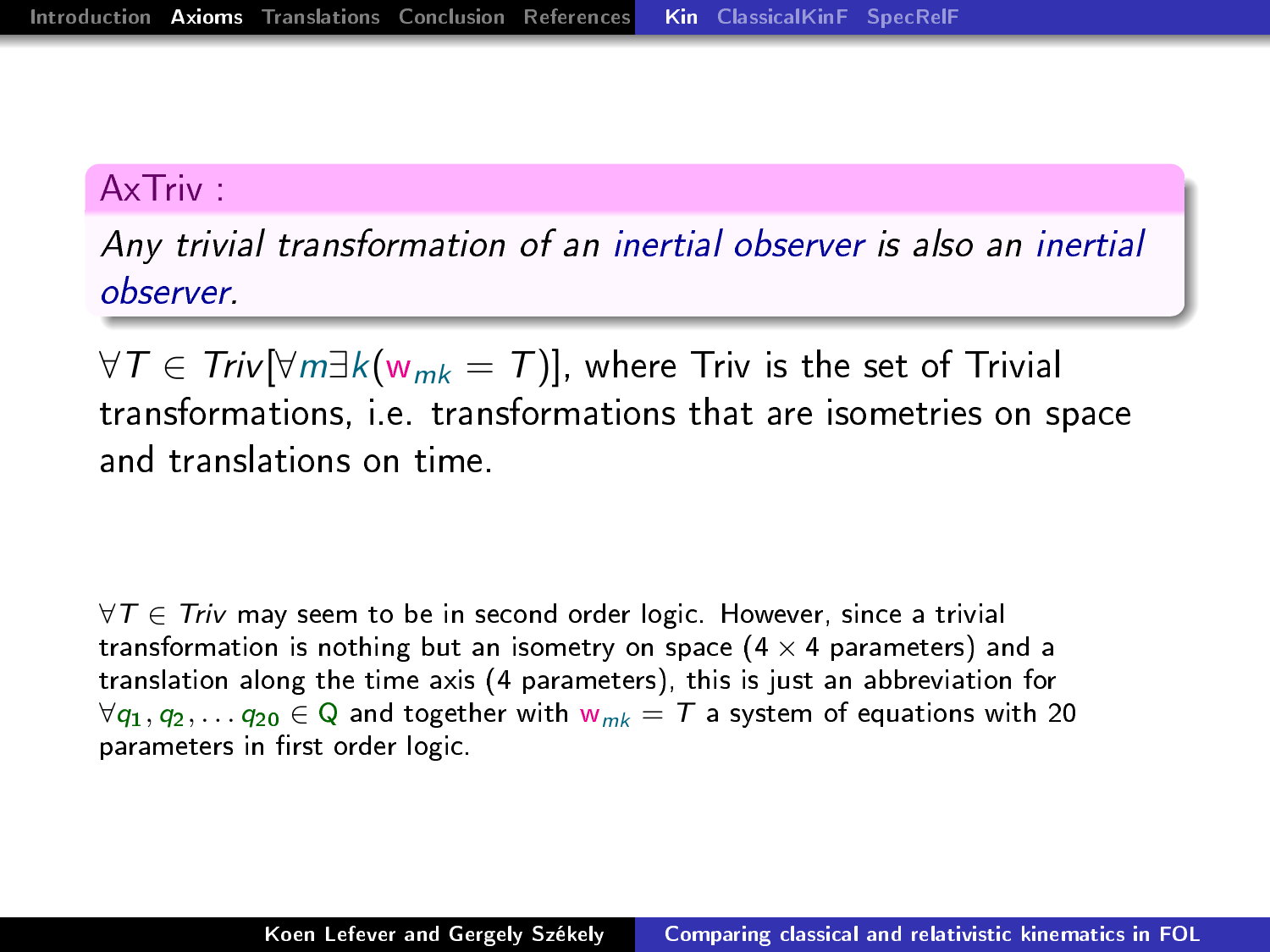Let us define an observer as any body which can coordinatize other bodies:

$$
Ob(k) \iff \exists b \in B, \exists \bar{x} \in Q^4(W(k, b, \bar{x})).
$$

AxNoAcc :

All observers are inertial observers.

 $\forall k \in B[Ob(k) \rightarrow lOb(k)].$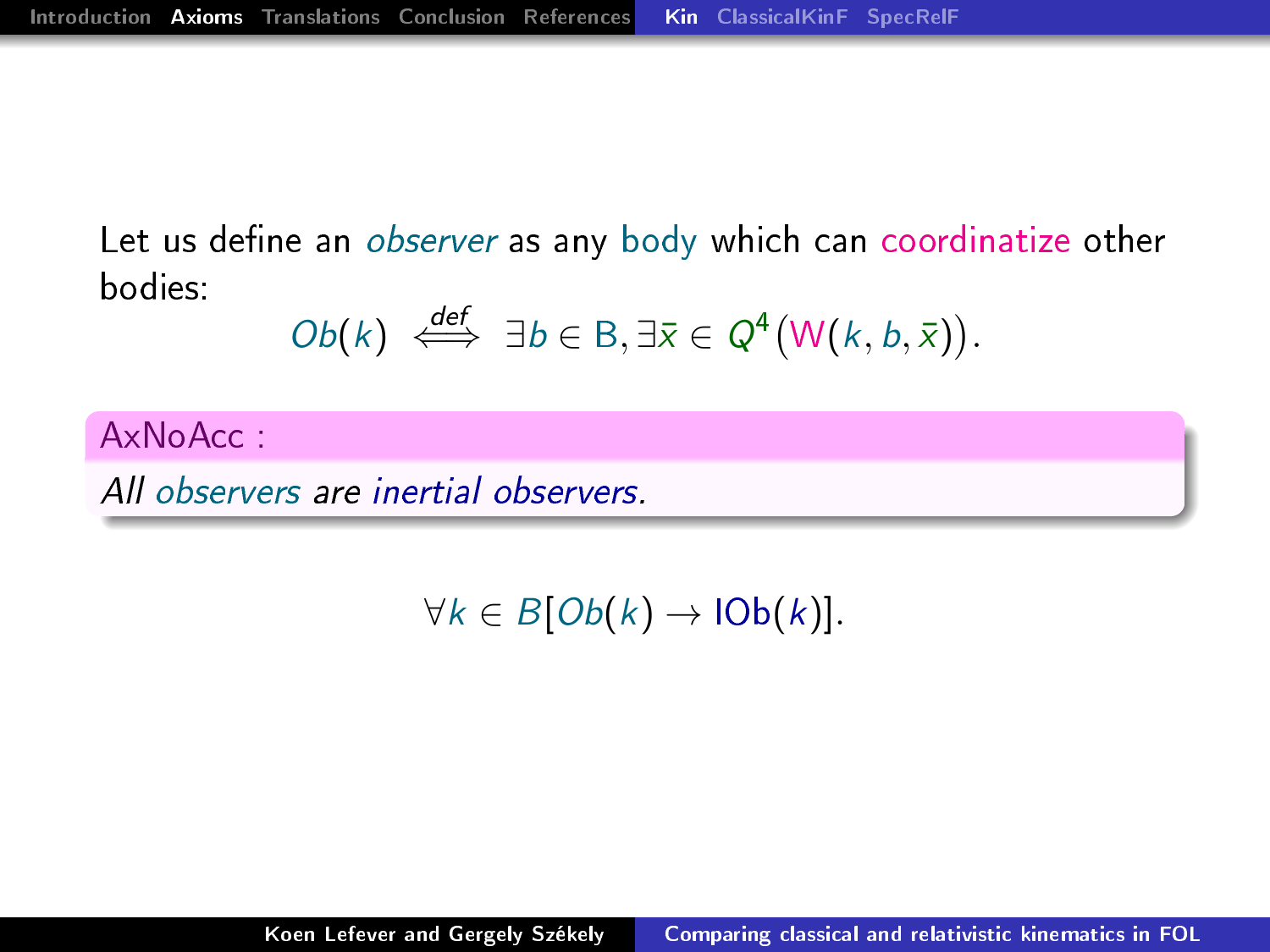#### <span id="page-13-0"></span>AxAbsTime :

The time difference between two events is the same for all inertial observers.

time $(\bar{x}, \bar{y})$ := $|x_1 - y_1|$ 

 $\forall m$ k $\bar{x} \bar{y} \bar{x}' \bar{y}'$  [IOb $(m) \wedge$ IOb $(k) \wedge ev_m(\bar{x}) = ev_k(\bar{x}') \wedge ev_m(\bar{y}) = ev_k(\bar{y}')$  $\rightarrow$  time $(\bar{x}, \bar{y}) =$  time $(\bar{x}', \bar{y}')$ ].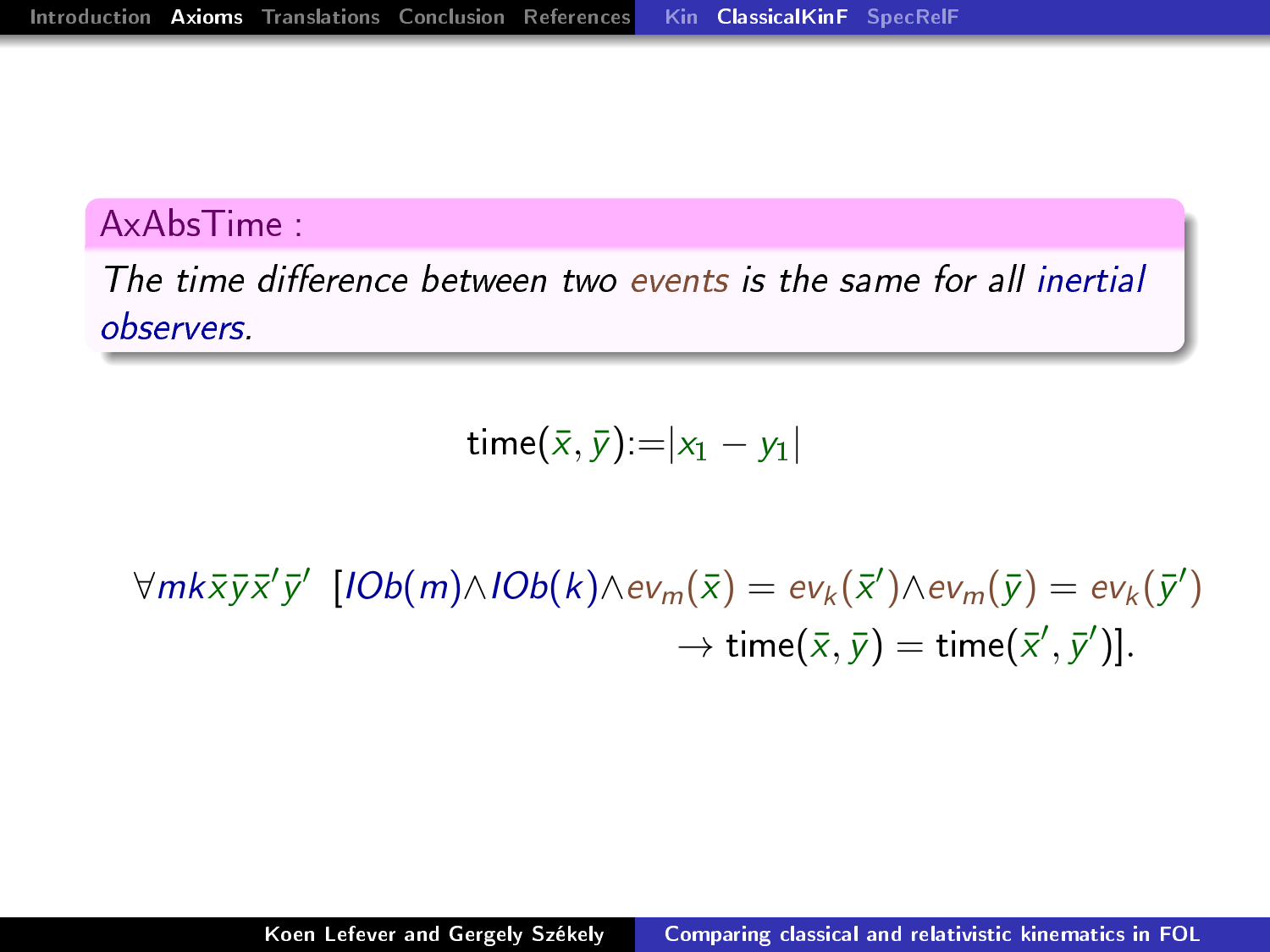### AxEther(Einstein's AxLight) :

There exists an inertial observer in which the light cones are right.



$$
\exists ec [IOb(e) \land c > 0 \land \forall \bar{x} \bar{y} \left( \exists p [Ph(p) \land W(e, p, \bar{x})
$$

$$
\land W(e, p, \bar{y})] \leftrightarrow \text{space}(\bar{x}, \bar{y}) = c \cdot \text{time}(\bar{x}, \bar{y}) \right)]
$$
  
Note: in all figures, the speed of light  $c = 1$ .

Koen Lefever and Gergely Székely | [Comparing classical and relativistic kinematics in FOL](#page-0-0)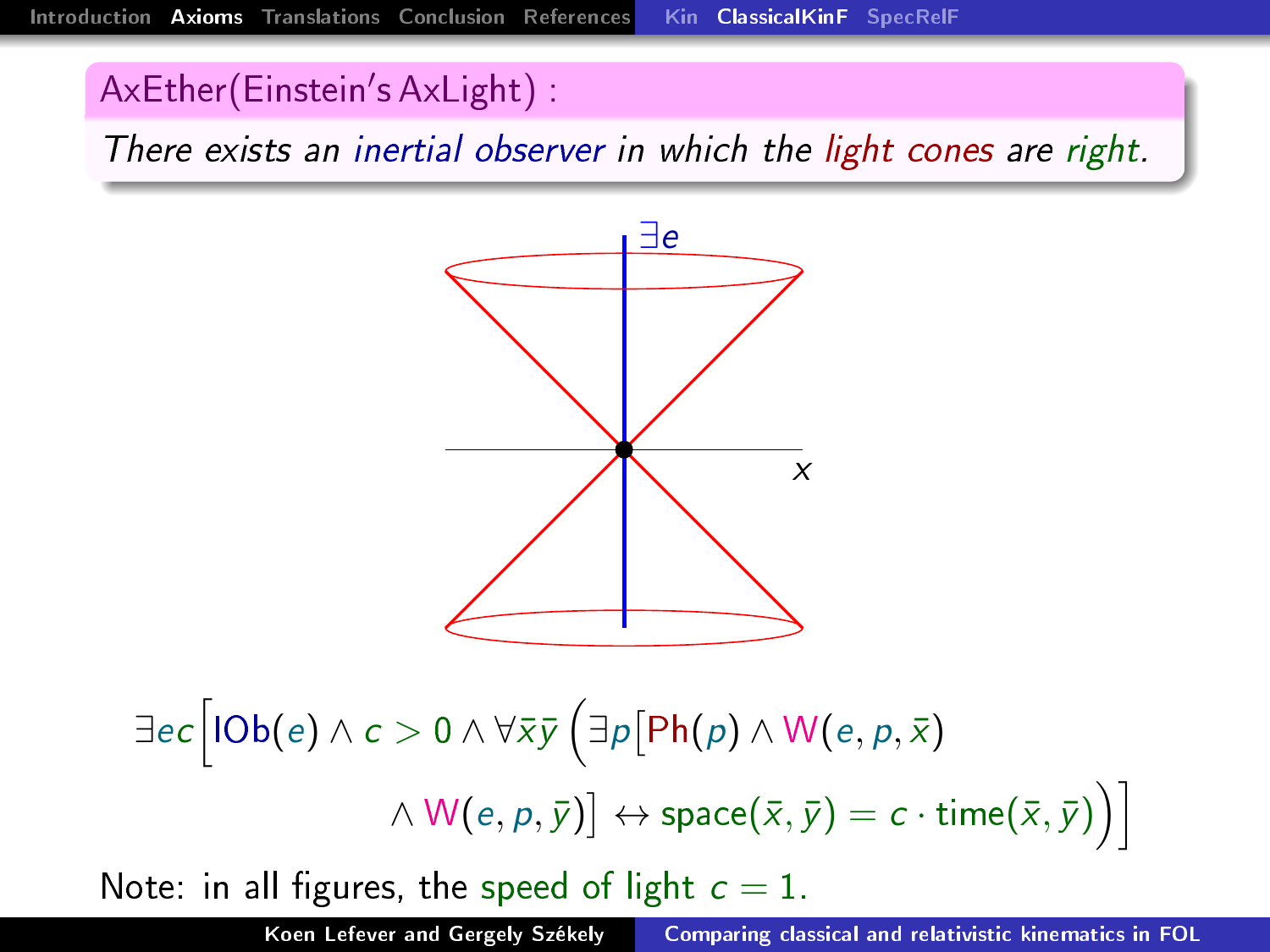### $AxThExp_+$ :

Inertial observers can move along any non-horizontal straight line.



∃h ∈ B $[IOb(h)] \wedge$  $\forall k \in \mathit{IOb}\, \forall \bar{x}, \bar{y} \in \mathbb{Q}^4 \left( x_0 \neq y_0 \rightarrow \exists k' \in \mathit{IOb}\bigl[\bar{x}, \bar{y} \in \mathit{wl}_k(k') \bigr] \right).$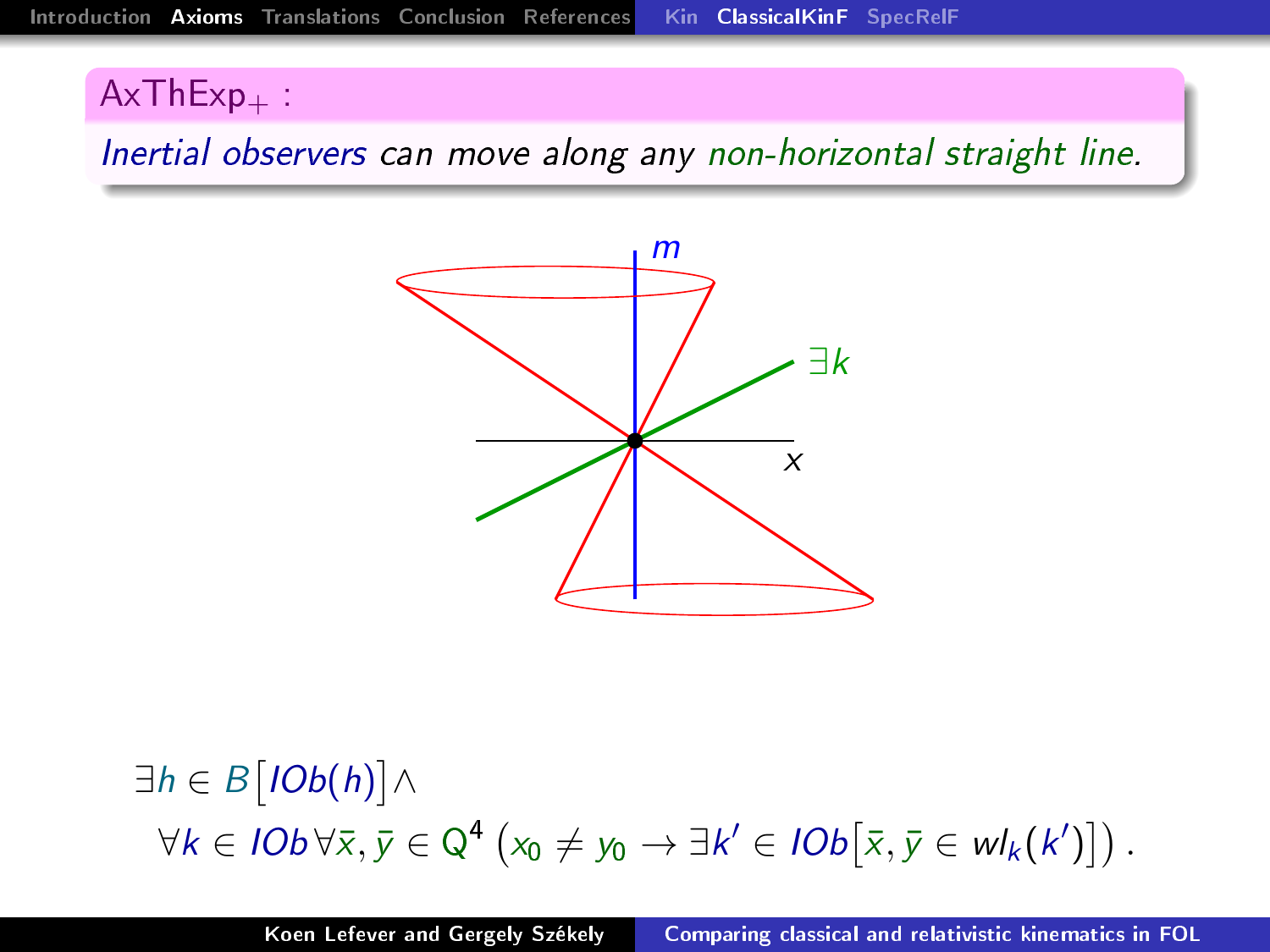## <span id="page-16-0"></span> $AxPh<sub>c</sub>$ :

For any inertial observer, the speed of light is the same in every direction everywhere, and it is finite. Furthermore, it is possible to send out a light signal in any direction.



$$
\exists c \Big[ c > 0 \land \forall m \overline{x} \overline{y} \Big( 10b(m) \to \exists p \Big[ Ph(p) \land W(m, p, \overline{x})
$$

$$
\land W(m, p, \overline{y}) \Big] \leftrightarrow \text{space}(\overline{x}, \overline{y}) = c \cdot \text{time}(\overline{x}, \overline{y}) \Big) \Big]
$$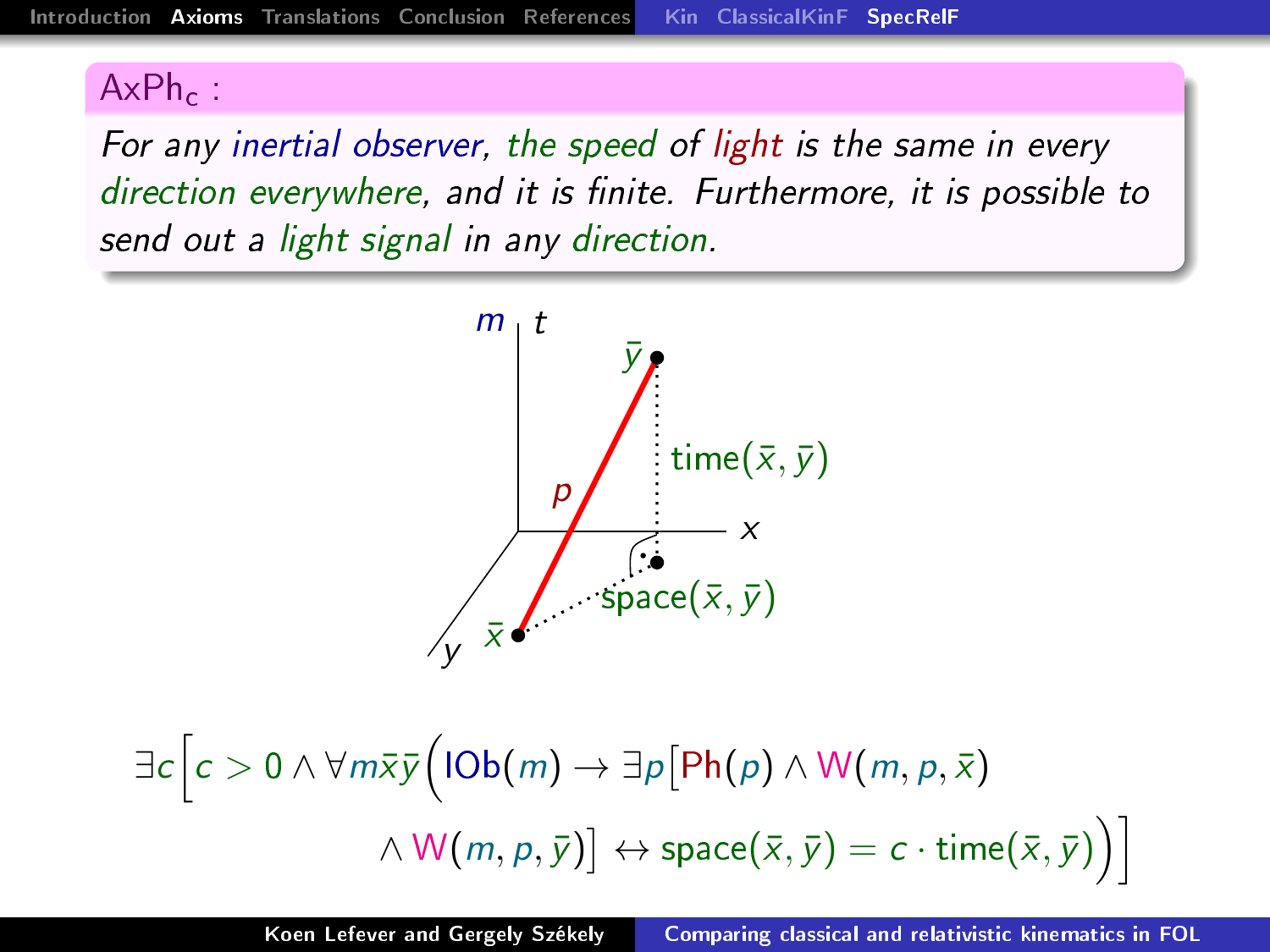#### AxThExp :

Inertial observers can move with any speed slower than that of light.



 $\exists h\; \llbracket \mathit{IOb}(h) \rrbracket \wedge \forall m \bar{\mathsf{x}} \bar{\mathsf{y}} \; \left( \mathit{IOb}(m) \wedge \mathsf{space}(\bar{\mathsf{x}},\bar{\mathsf{y}}) < c \cdot \mathsf{time}(\bar{\mathsf{x}},\bar{\mathsf{y}}) \right)$  $\rightarrow \exists k \; [IOb(k) \wedge W(m,k,\bar{x}) \wedge W(m,k,\bar{y}) \wedge m \uparrow k]).$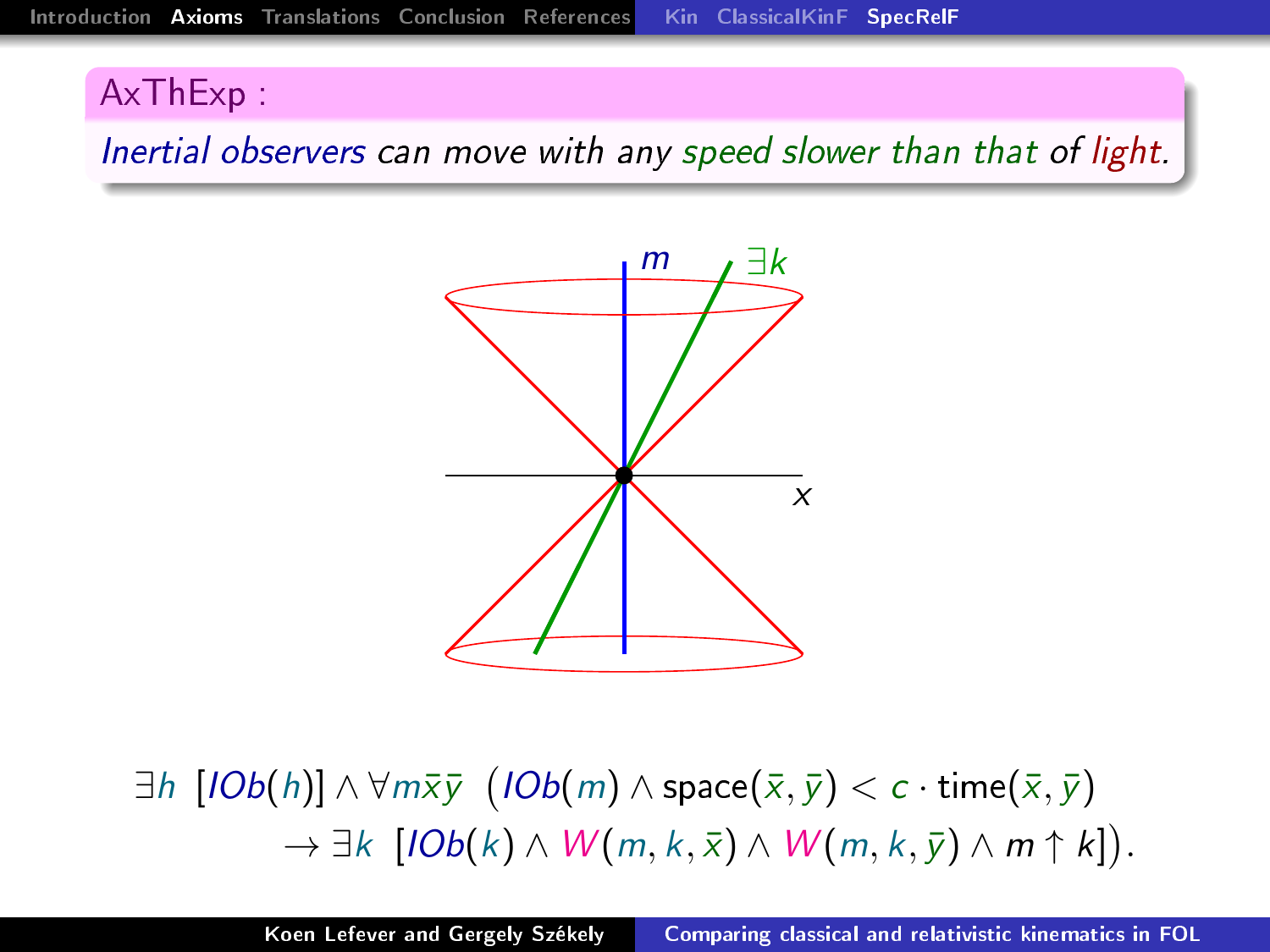Kin:={AxEField, AxEv, AxSelf, AxSymD, AxLine, AxTriv, AxNoAcc}

ClassicalKin<sub>Full</sub>:=Kin ∪ {AxEther, AbsTime, AxThExp<sub>+</sub> }

 $\textsf{SpecRel}_{\text{Full}} := \textsf{Kin} \cup \{\text{AxPh}_c, \text{AxThExp}\}\$ 

#### **Justification Theorems:**

**ClassicalKin<sub>Full</sub>**  $\vdash$  Worldview transformations are Galilean transformations.

 $\sf SpecRel_{Full} \vdash$  Worldview transformations are Poincaré transformations (see Theorem 2.1, p.639 in "A logic road from special relativity to general relativity" by H. Andréka, J. X. Madarász, I. Németi, and G. Székely, in Synthese, Vol. 186, Nr. 3, pages 633-649, 2012).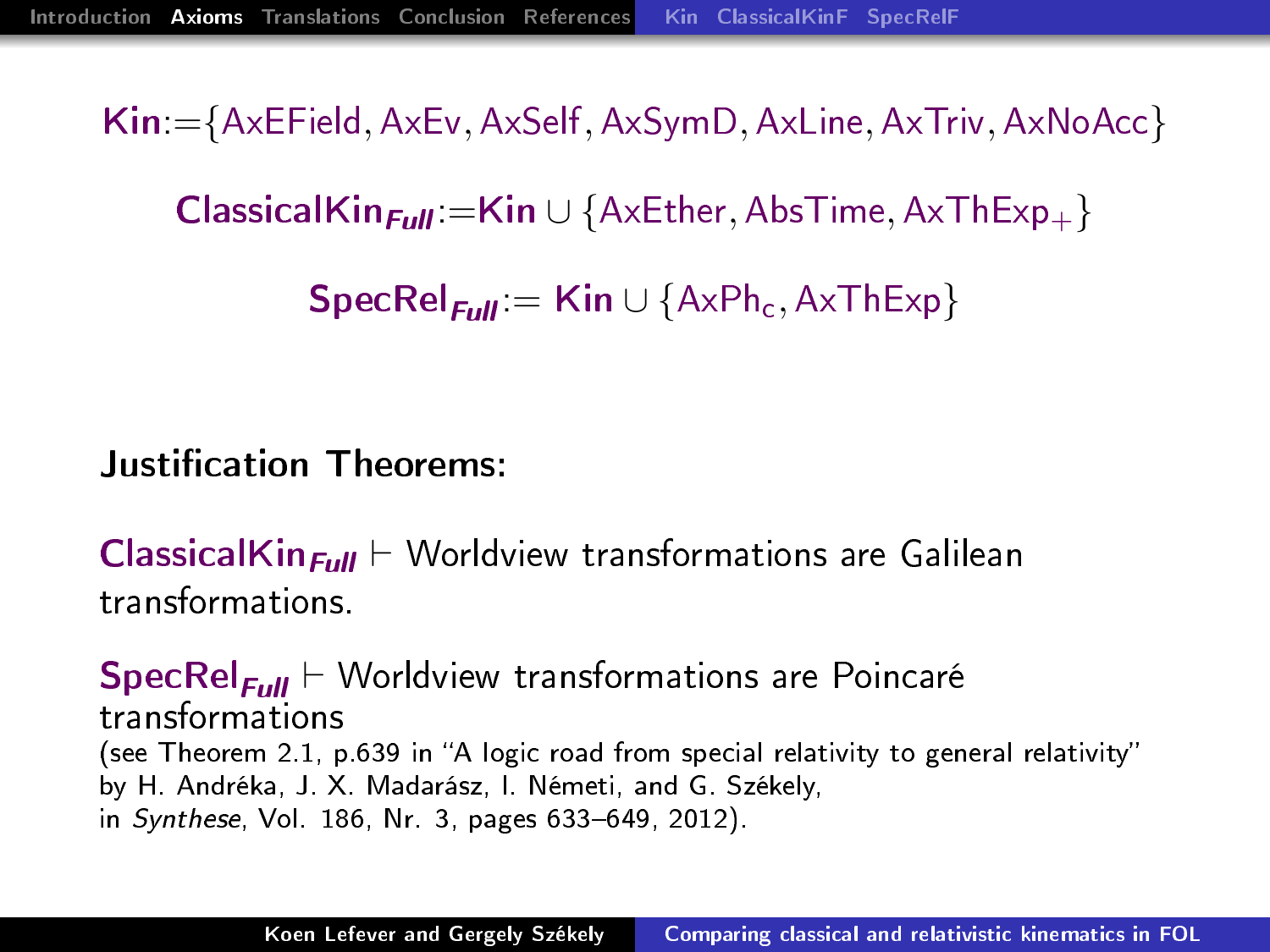### <span id="page-19-0"></span>There is an interpretation Tr of  $\text{SpecRel}_{Full}$  in ClassicalKin<sub>Full</sub>.

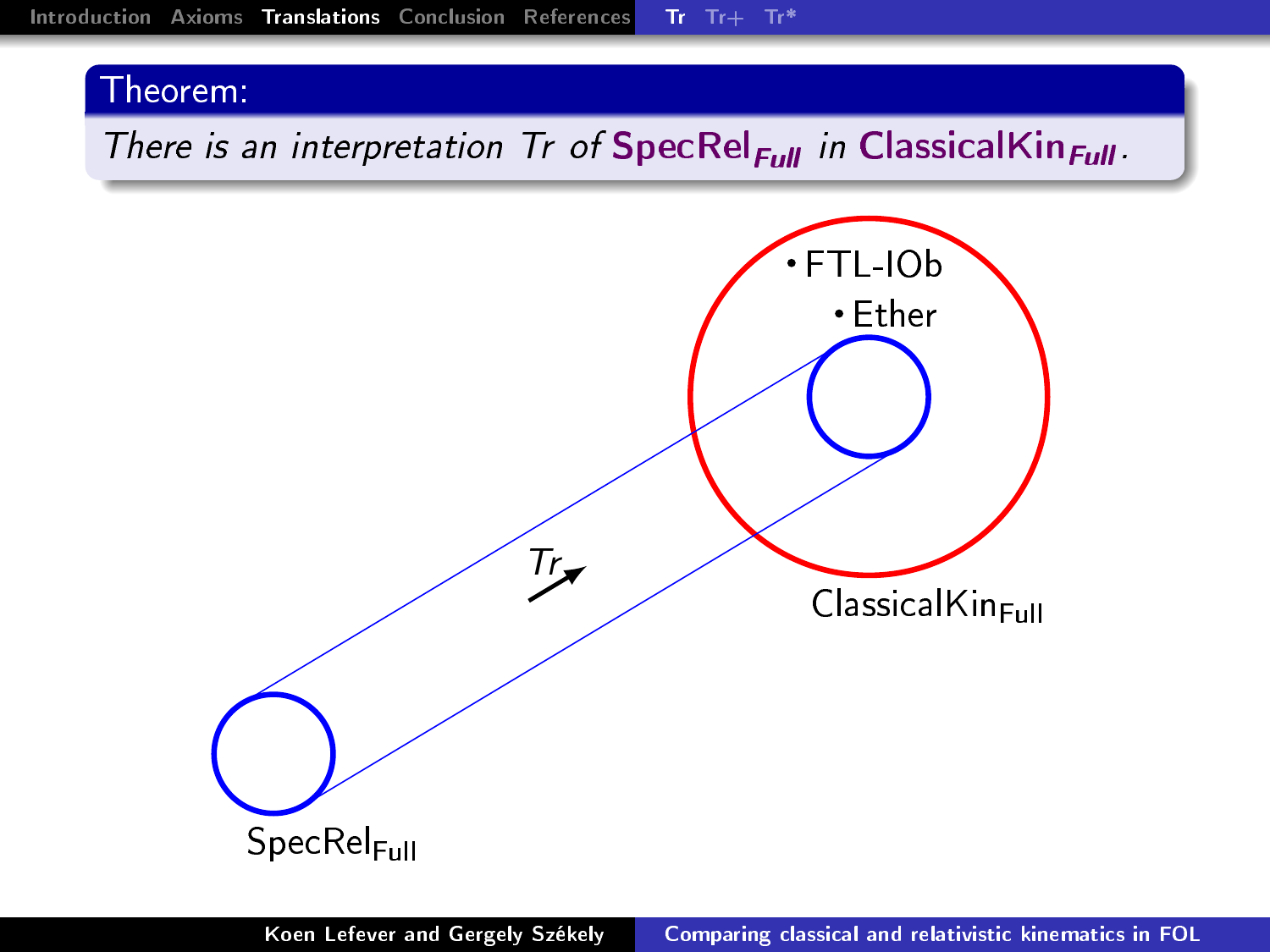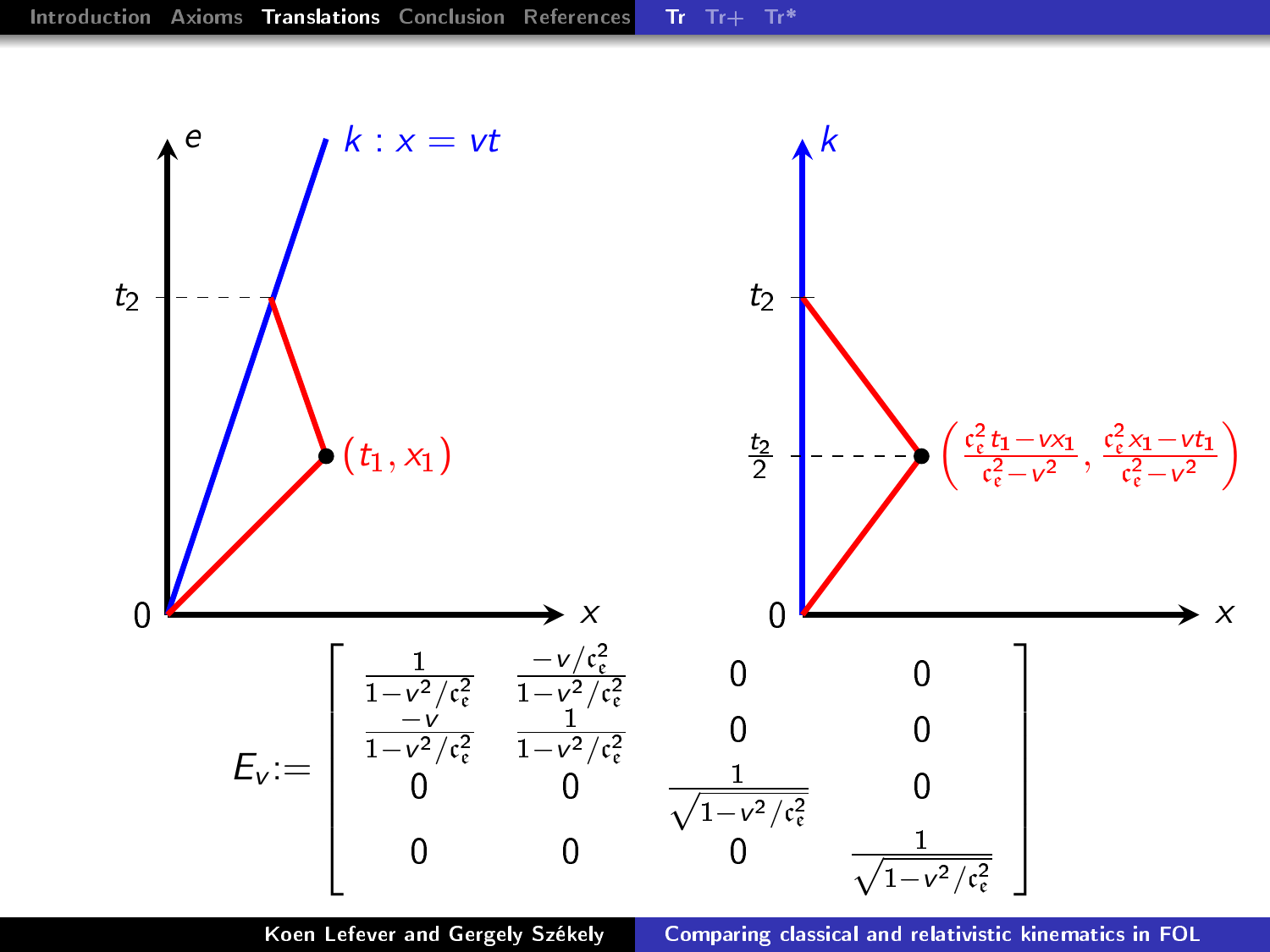

$$
S_v\!:=\!\sqrt{1-v^2/c_{\mathfrak{e}}^2}
$$

Koen Lefever and Gergely Székely | [Comparing classical and relativistic kinematics in FOL](#page-0-0)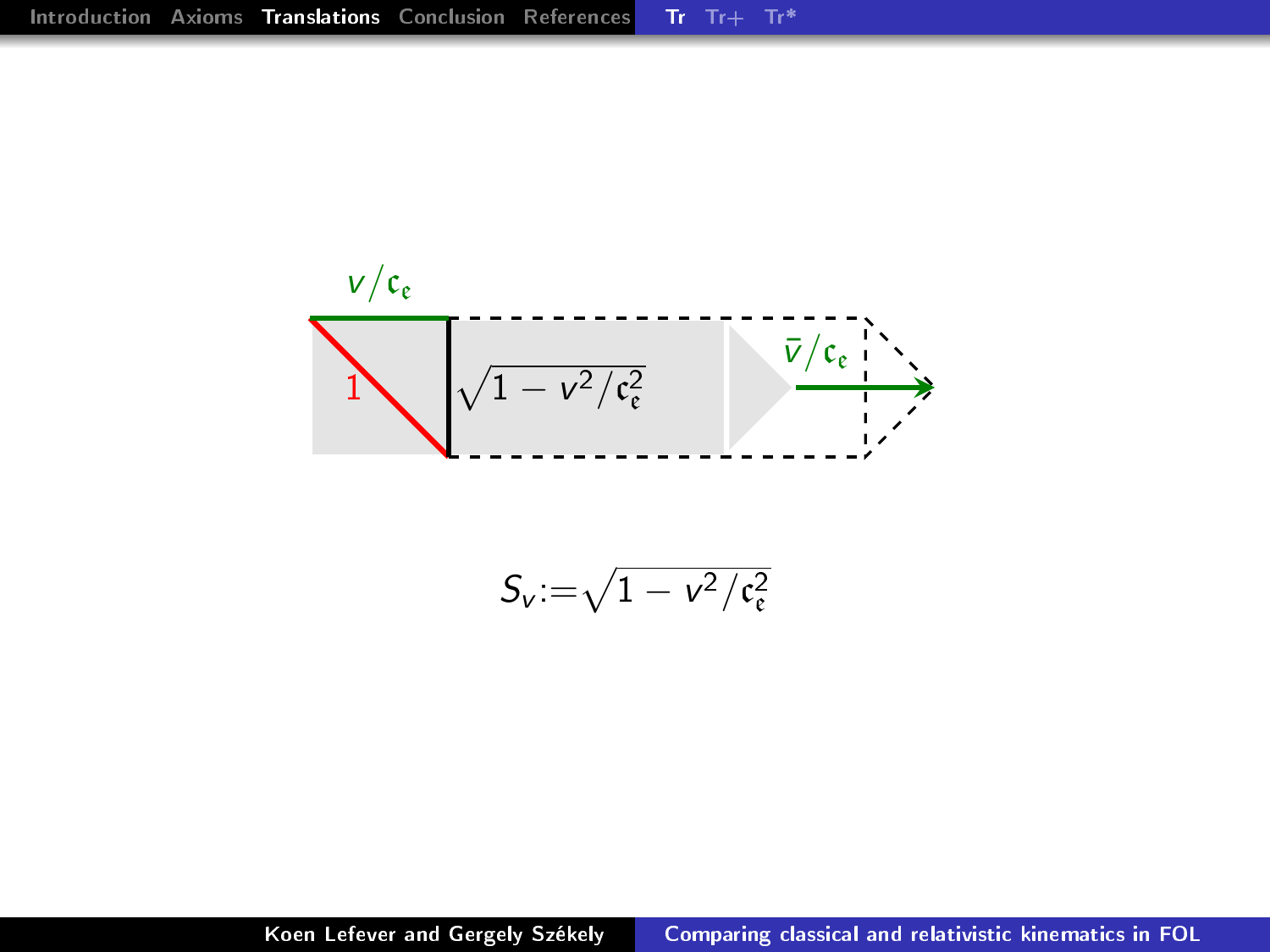

# $Rad_{\bar{v}} = R_{\bar{v}}^{-1} \circ S_v \circ E_v \circ G_v \circ R_{\bar{v}}$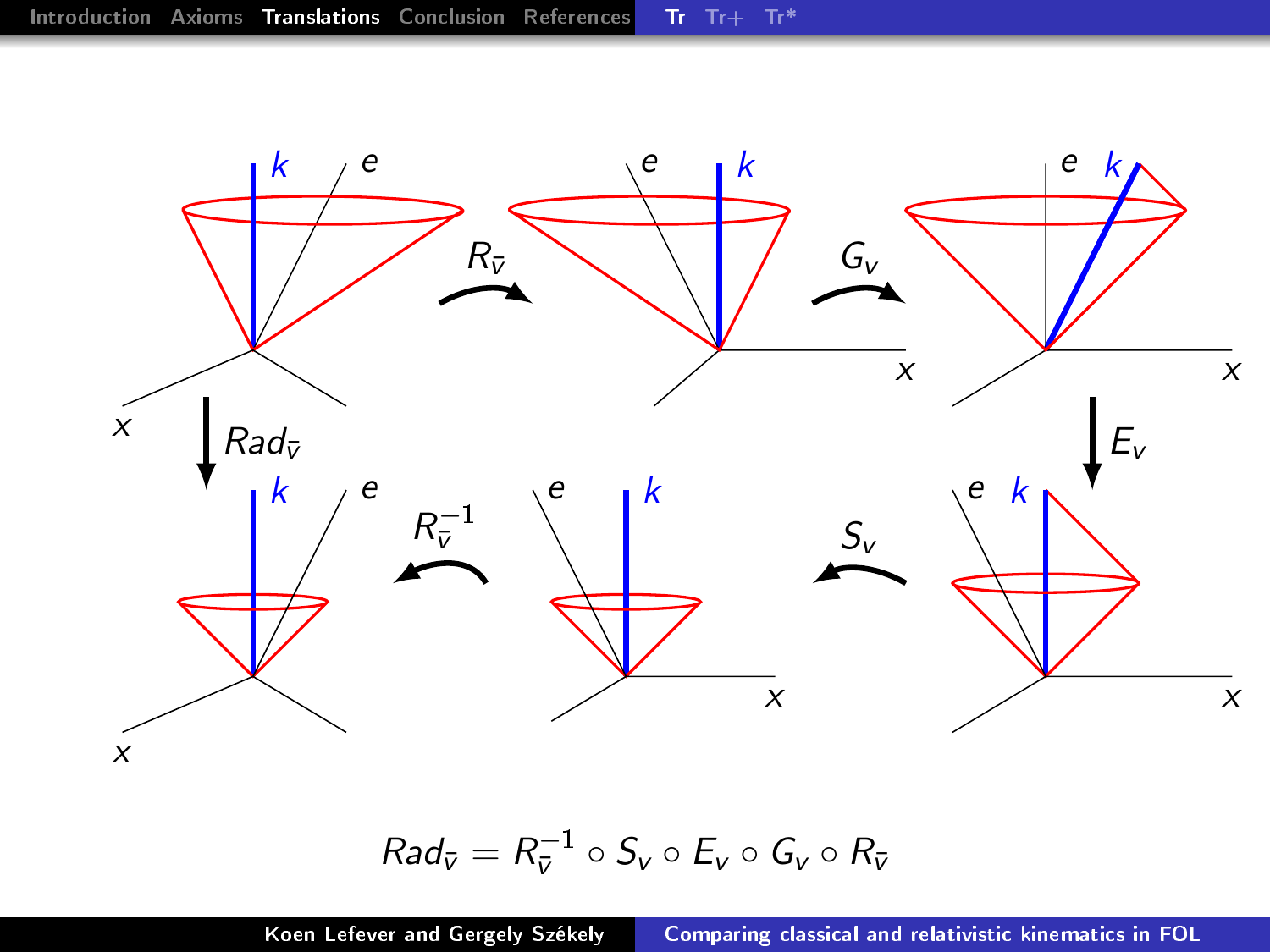$$
Tr(a + b = c) \stackrel{\text{def}}{=} a + b = c
$$

$$
Tr(a \cdot b = c) \stackrel{\text{def}}{=} a \cdot b = c
$$

$$
Tr(a < b) \stackrel{\text{def}}{=} a < b
$$

$$
Tr(W^{SR}(k, b, t, x, y, z)) \stackrel{\text{def}}{=} \\ \exists t'x'y'z'[W^{CK}(k, b, t', x', y', z') \land Rad_k(t', x', y', z') = (t, x, y, z)]
$$

$$
Tr\big(10b^{SR}(k)\big) \stackrel{\text{def}}{=} 10b^{CK}(k) \wedge \forall e[Ether(e) \rightarrow speed^{CK}_{e}(k) < c_{e}]
$$
\nwhere

$$
Ether(e) \stackrel{def}{\iff} 10b^{CK}(e) \wedge \forall p[Ph(p) \rightarrow speed^{CK}_e(p) = c_e]
$$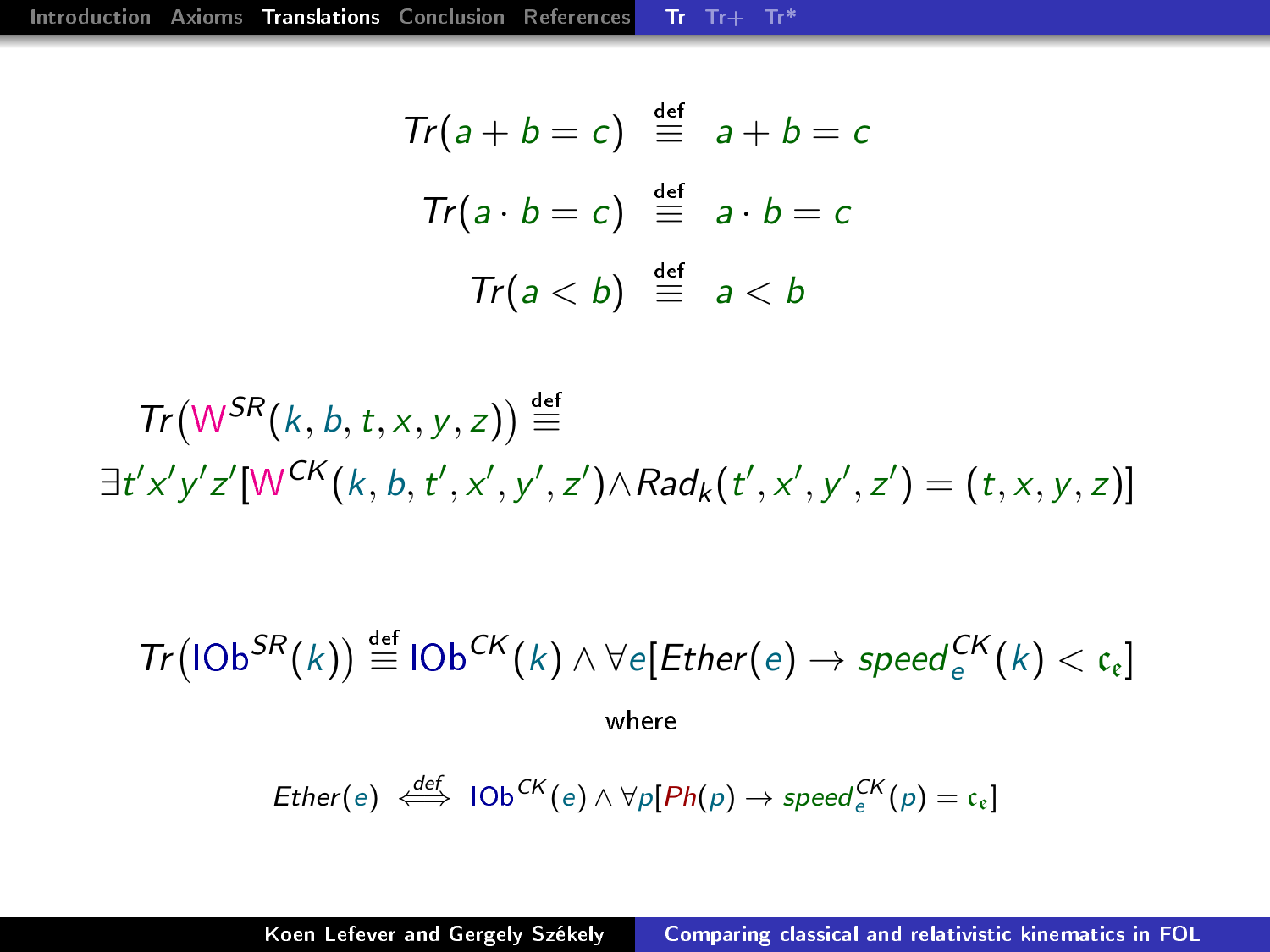Example: Translation of AxSelf<sup>SR</sup>

 $Tr[\forall k \ \text{1Ob}^{SR}(k) \rightarrow \forall \bar{x} \ (W^{SR}(k, k, \bar{x}) \leftrightarrow x_2 = x_3 = x_4 = 0)]$ 

 $\equiv \forall k \; \left[ \mathsf{IOb}^\mathsf{CK}(k) \wedge \forall e[\mathsf{Ether}(e) \rightarrow \mathsf{speed}^\mathsf{CK}_e(k) < \mathfrak{c}_e \right]$  $\rightarrow \forall \bar{x} \left( \exists \bar{y} \big[ \mathsf{W}^{\mathsf{CK}}(k,k,\bar{y}) \wedge \mathsf{Rad}_{k}(\bar{y}) = \bar{x} \big] \leftrightarrow x_2 = x_3 = x_4 = 0 \big) \big]$ 

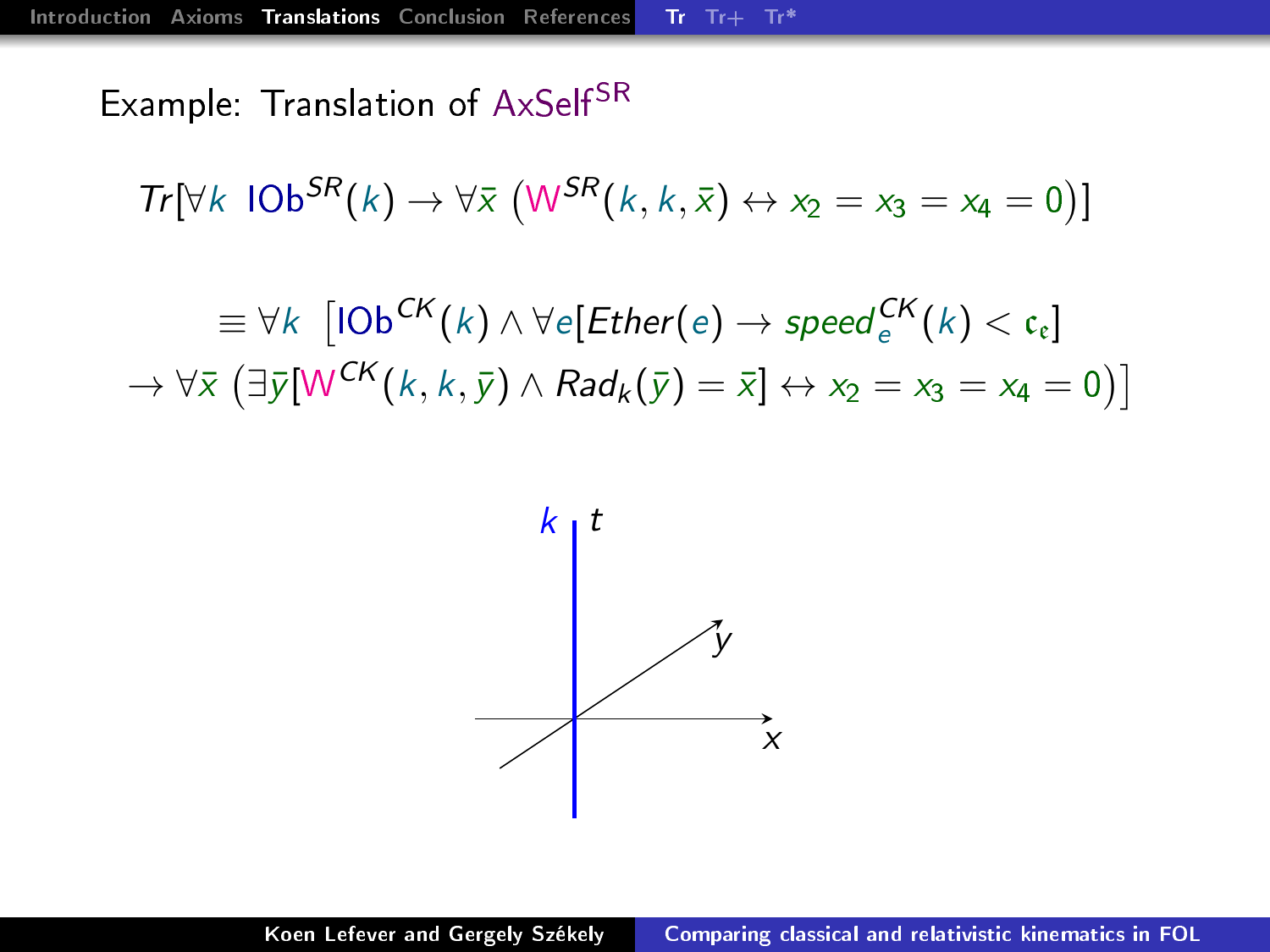Example: the Michelson–Morley Experiment



Note that while our translation function  $Tr$  translates axioms of special relativity theory into theorems of classical kinematics, models are transformed the other way round from classical mechanics to special relativity theory.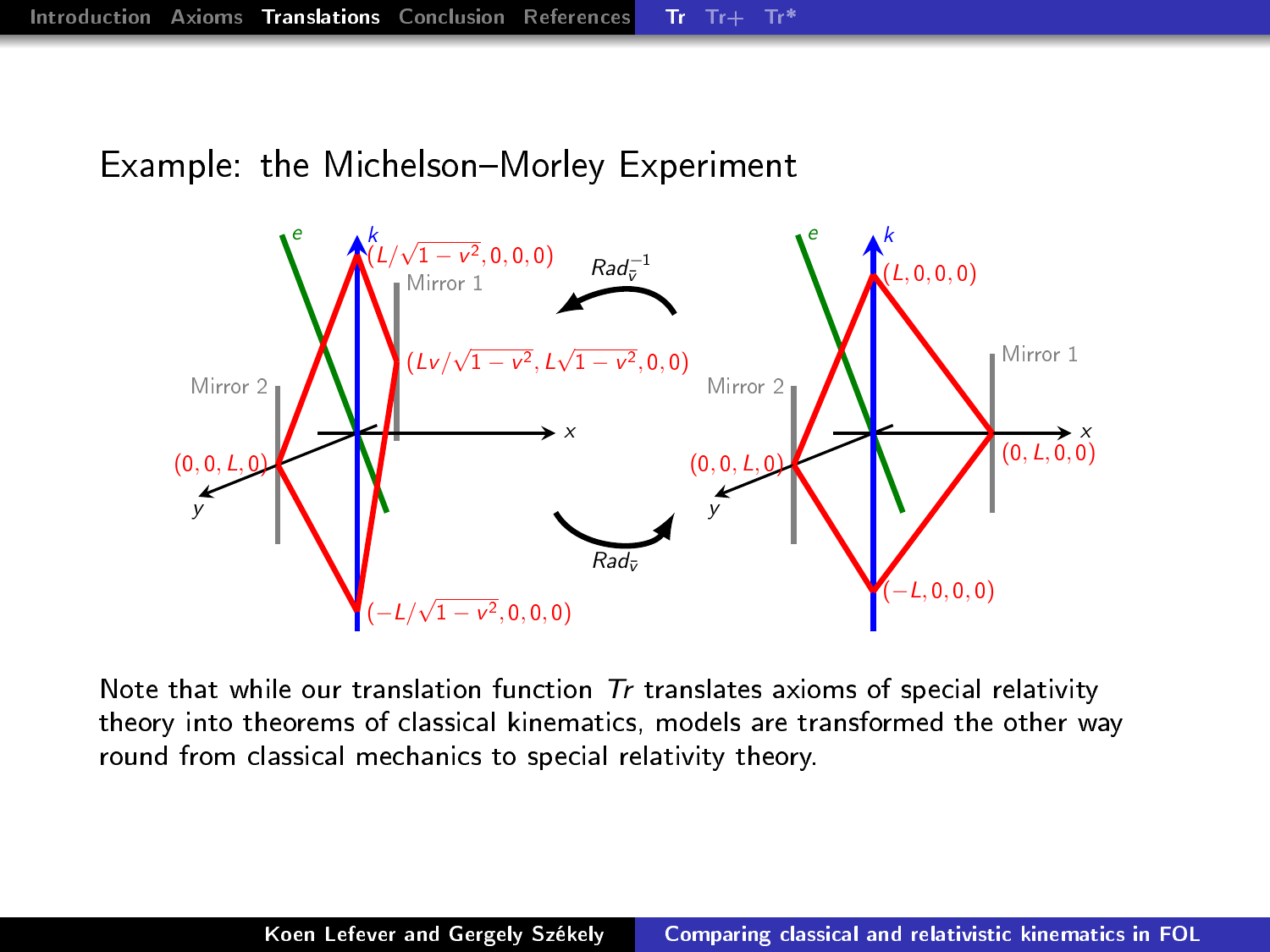There is an interpretation Tr of  $\mathsf{SpecRel}_{\mathsf{Full}}$  in ClassicalKin $_{\mathsf{Full}}$ .  $ClassicalKin_{Full} \vdash Tr(SpecRel_{Full})$ 

- ClassicalKin<sub>Full</sub>  $\vdash$  Tr(AxEField<sup>SR</sup>)
- ClassicalKin<sub>Full</sub>  $\vdash Tr(A \times EV^{SR})$
- ClassicalKin $_{Full} \vdash Tr(A \times SeIf^{SR})$
- ClassicalKin<sub>Full</sub>  $\vdash$  Tr(AxSymD<sup>SR</sup>)
- ClassicalKin<sub>Full</sub>  $\vdash$  Tr(AxLine<sup>SR</sup>)
- ClassicalKin<sub>Full</sub>  $\vdash$  Tr(AxTriv<sup>SR</sup>)
- ClassicalKin<sub>Full</sub>  $\vdash$  Tr(AxNoAcc<sup>SR</sup>)
- ClassicalKin<sub>Full</sub>  $\vdash$  Tr(AxPh<sub>c</sub>)
- ClassicalKin<sub>Full</sub>  $\vdash$  Tr(AxThExp)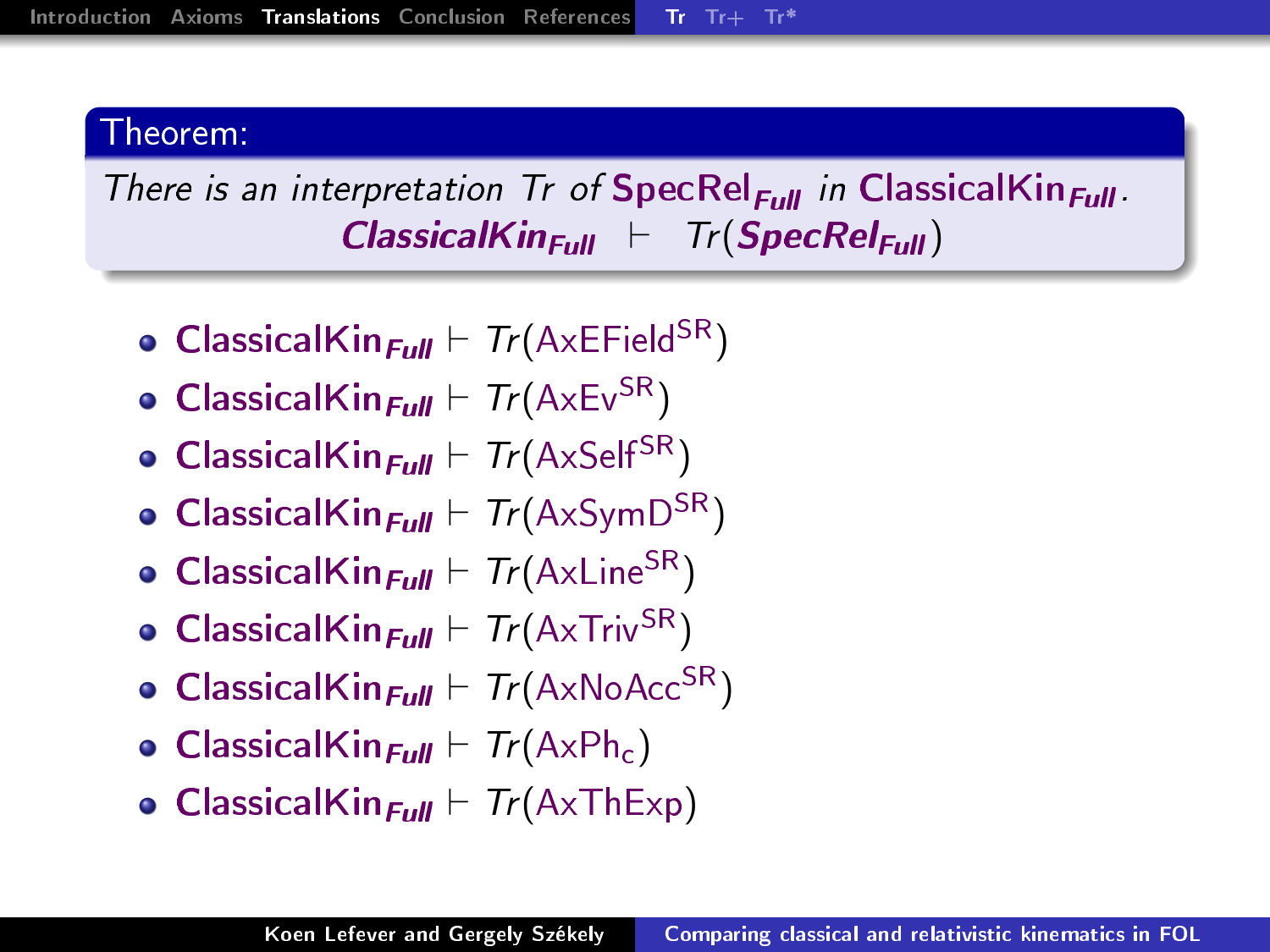There is no definitional equivalence between  $\text{SpecRel}_{\text{Full}}$  and  $ClassicalKin<sub>Full</sub>$ .



Conceptual distance(SpecRel<sub>Full</sub>, ClassicalKin<sub>Full</sub>)  $> 0$ 

Koen Lefever and Gergely Székely | [Comparing classical and relativistic kinematics in FOL](#page-0-0)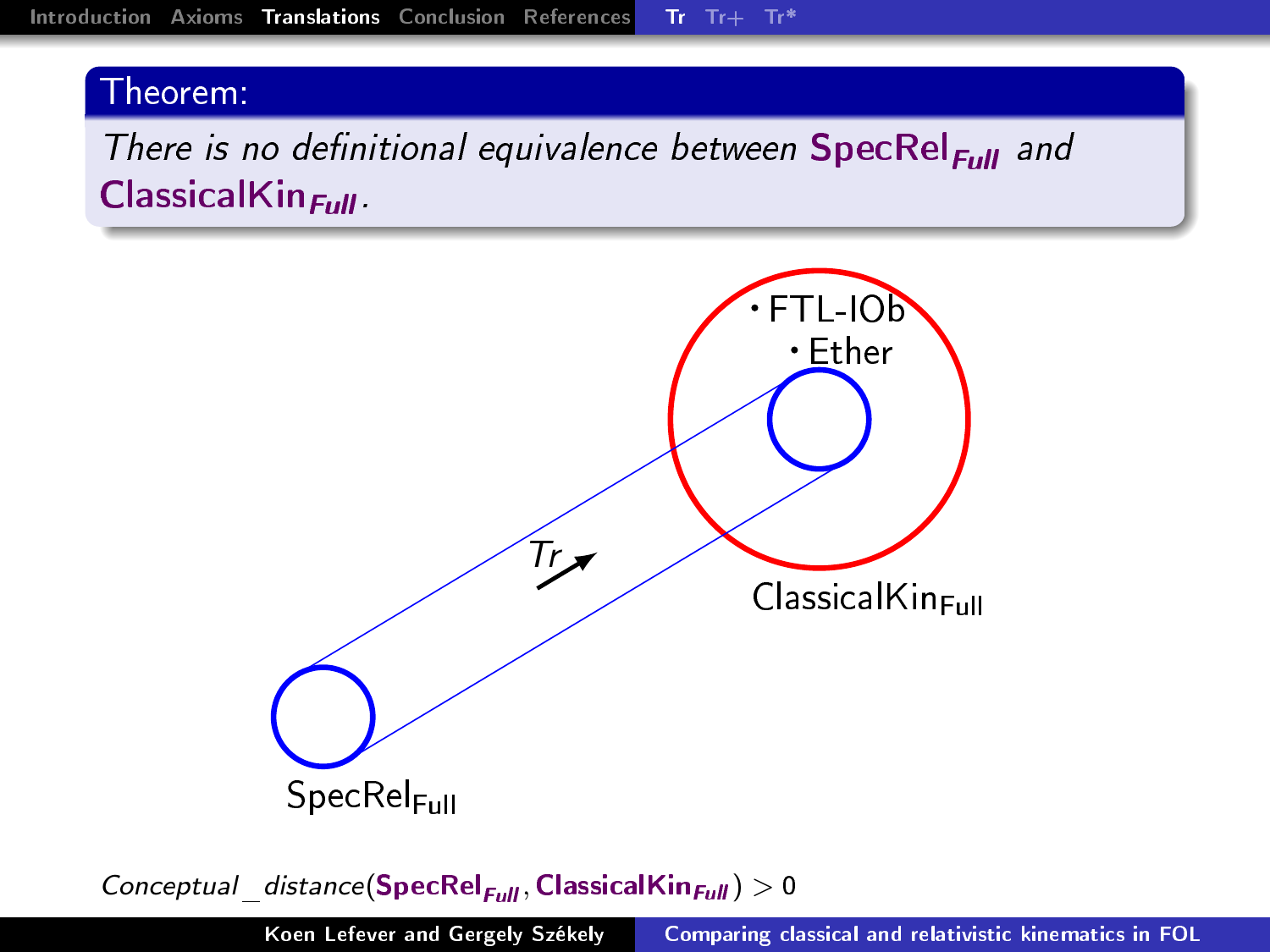## <span id="page-28-0"></span> $\textsf{ClassicalKin}_{\textit{Full}}^{\textit{STL}}$ := Kin ∪ {AxEther, AbsTime, AxThExp<sup>STL</sup>, AxNoFTL}

#### AxNoFTL :

All inertial observers move slower than light with respect to the ether frames.

$$
\neg \exists m \big( \textit{IOb}(m) \land \exists e[\textit{Ether}(e) \land \textit{Speed}^{\textit{CK}}_e(m) \geq c_{e}]\big).
$$

## AxThExp<sup>STL</sup>:

Inertial observers can move with any speed which is in the ether frame slower than that of light.

 $\exists h\ \left( \textit{IOb}(h) \right) \wedge \forall e \bar{\mathsf{x}} \bar{\mathsf{y}} \big( \textit{Ether}(e) \wedge \textsf{space}(\bar{\mathsf{x}},\bar{\mathsf{y}}) < \mathfrak{c}_\mathfrak{e} \cdot \textsf{time}(\bar{\mathsf{x}},\bar{\mathsf{y}})$  $\rightarrow \exists k \; IOb(k) \wedge W(e,k,\bar{x}) \wedge W(e,k,\bar{y}).$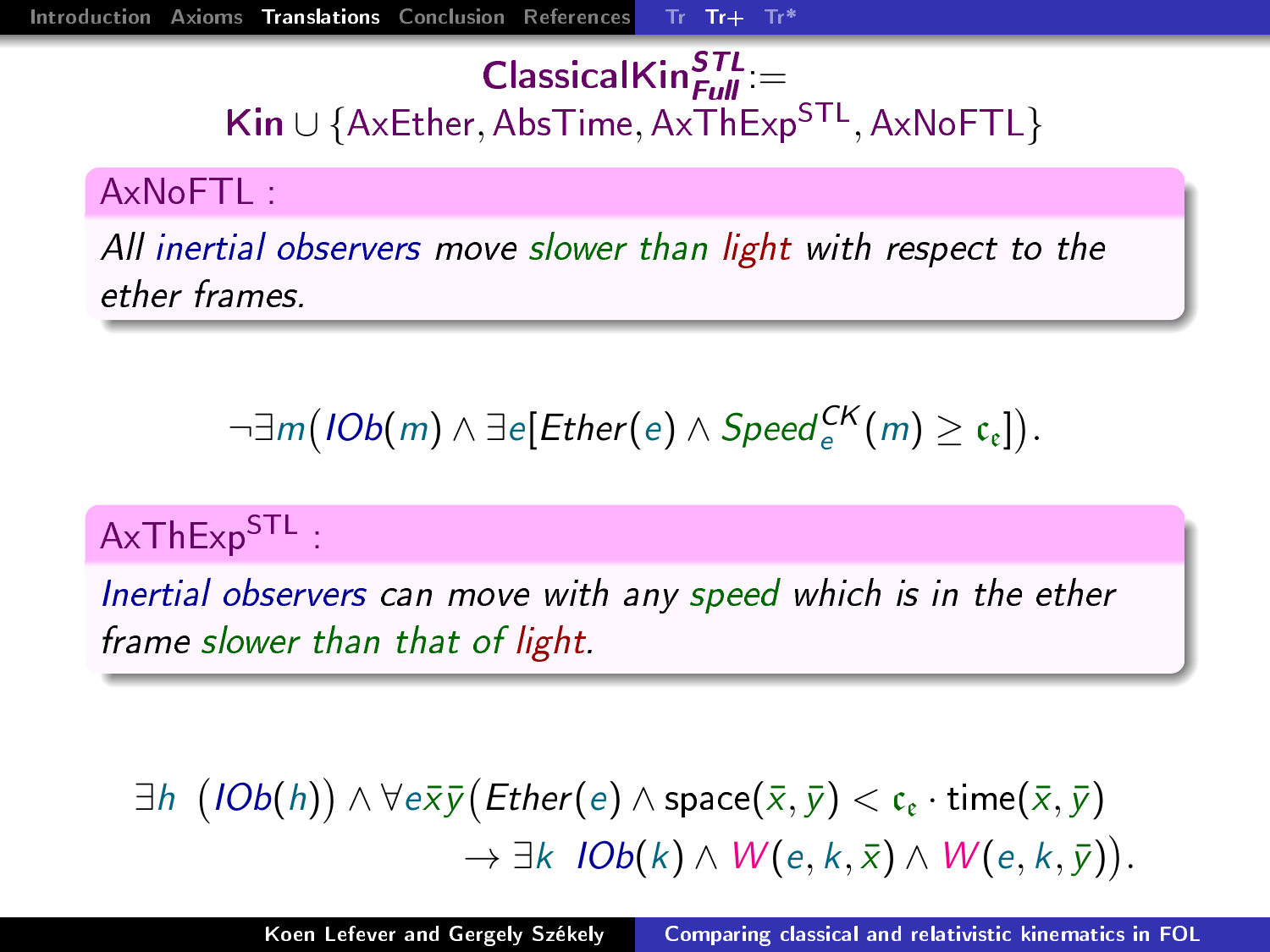# $\mathsf{SpecRel}_{\mathsf{Full}}^e\!\coloneqq\!\!\mathsf{SpecRel}_{\mathsf{Full}}\cup\{\mathsf{A}\mathsf{xPr}\text{imitiveEther}\}$

### AxPrimitiveEther :

There is a non-empty class of ether observers, stationary with respect to each other, which is closed under trivial transformations.



# $\exists e (E(e) \wedge \forall k \big[ [ \mathit{IOb}(k) \wedge (\exists T \in \mathit{Triv}) w_{ek}^{\mathcal{SR}} = T ] \leftrightarrow E(k) ] )$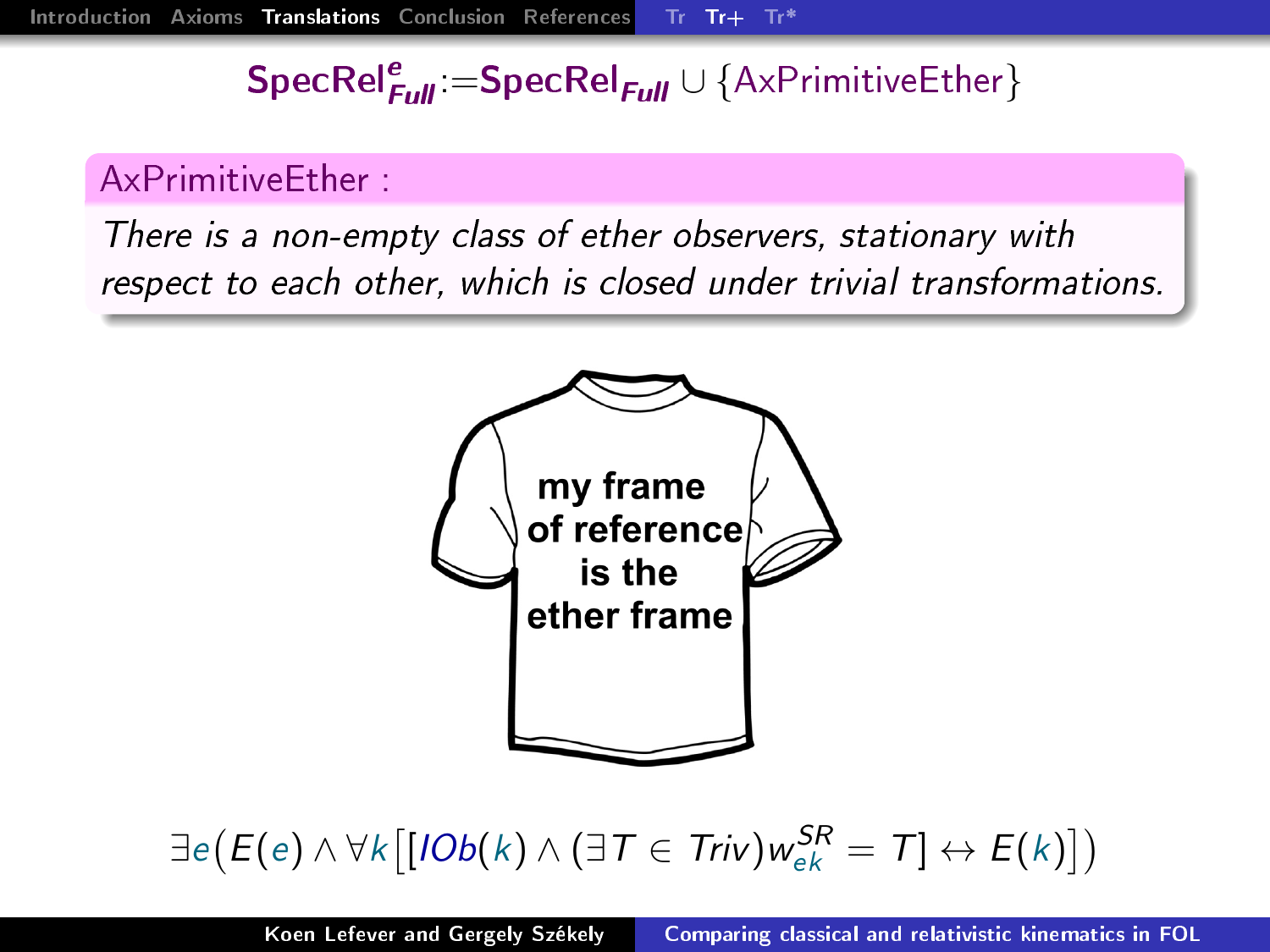There is an interpretation  $Tr'_{+}$  of ClassicalKin ${}_{\text{Full}}^{\text{STL}}$  in SpecRel ${}_{\text{Full}}^{\text{e}}$ .  $\textit{SpecRel}_{\textit{Full}}^e \ \vdash \ \textit{Tr}'_+( \textit{ClassicalKin}_{\textit{Full}}^{\textit{STL}})$ 

\n- \n
$$
\text{SpecRel}_{Full}^e \vdash \text{Tr}'_+ (\text{AxEField}^{CK})
$$
\n
\n- \n
$$
\text{SpecRel}_{Full}^e \vdash \text{Tr}'_+ (\text{AxEv}^{CK})
$$
\n
\n- \n
$$
\text{SpecRel}_{Full}^e \vdash \text{Tr}'_+ (\text{AxSelf}^{CK})
$$
\n
\n- \n
$$
\text{SpecRel}_{Full}^e \vdash \text{Tr}'_+ (\text{AxSymb}^{CK})
$$
\n
\n- \n
$$
\text{SpecRel}_{Full}^e \vdash \text{Tr}'_+ (\text{AxLine}^{CK})
$$
\n
\n- \n
$$
\text{SpecRel}_{Full}^e \vdash \text{Tr}'_+ (\text{AxTwoAcc}^{CK})
$$
\n
\n

- $\mathsf{SpecRel}_{\textit{Full}}^e \vdash \mathsf{Tr}_+^\prime(\mathsf{AxEther})$
- $\mathsf{SpecRel}_{\textit{Full}}^e \vdash \mathsf{Tr}'_+(\mathsf{AxAbsTime})$
- $\mathsf{SpecRel}_{\textit{Full}}^e \vdash \mathit{Tr}_+^\prime(\mathsf{AxThExp}^\mathsf{STL})$
- $\mathsf{SpecRel}_{\textit{Full}}^e \vdash \mathsf{Tr}'_+(\mathsf{AxNoFTL})$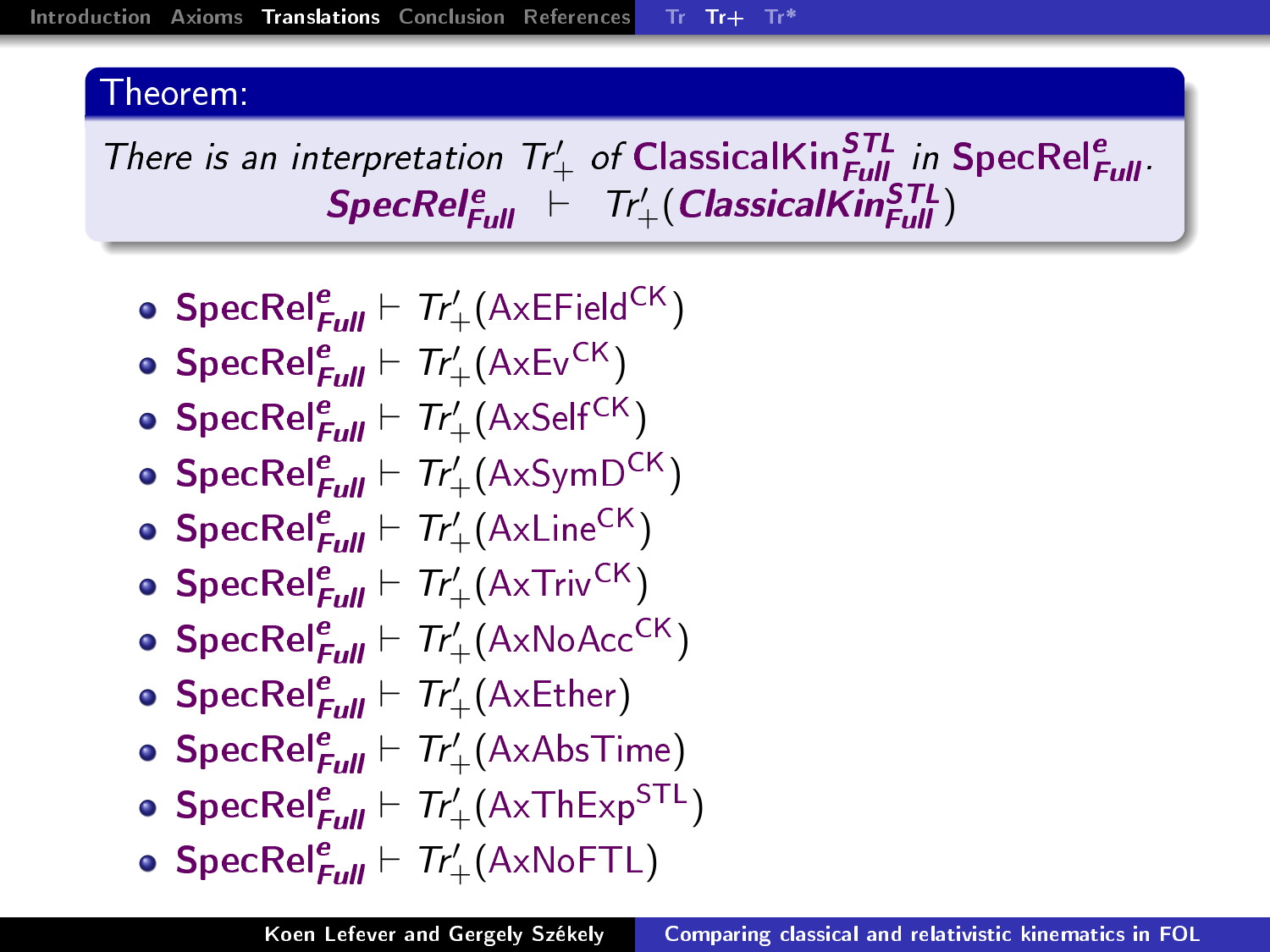# $Tr_+$  and  $Tr'_+$  are a definitional equivalence between SpecRel<sup>e</sup> and ClassicalKin<sup>STL</sup>

 $\tau_{T+}' \circ \tau_{T+}(\mathsf{SpecRel}_{Full}^e) \Leftrightarrow \mathsf{SpecRel}_{Full}^e$  and  $\tau_{T+} \circ \tau_{T+}'(\mathsf{ClassicalKin}_{Full}^{STL}) \Leftrightarrow \mathsf{ClassicalKin}_{Full}^{STL}$ 



Conceptual distance(SpecRel<sub>Full</sub>, ClassicalKin<sub>Full</sub>)  $\leq 2$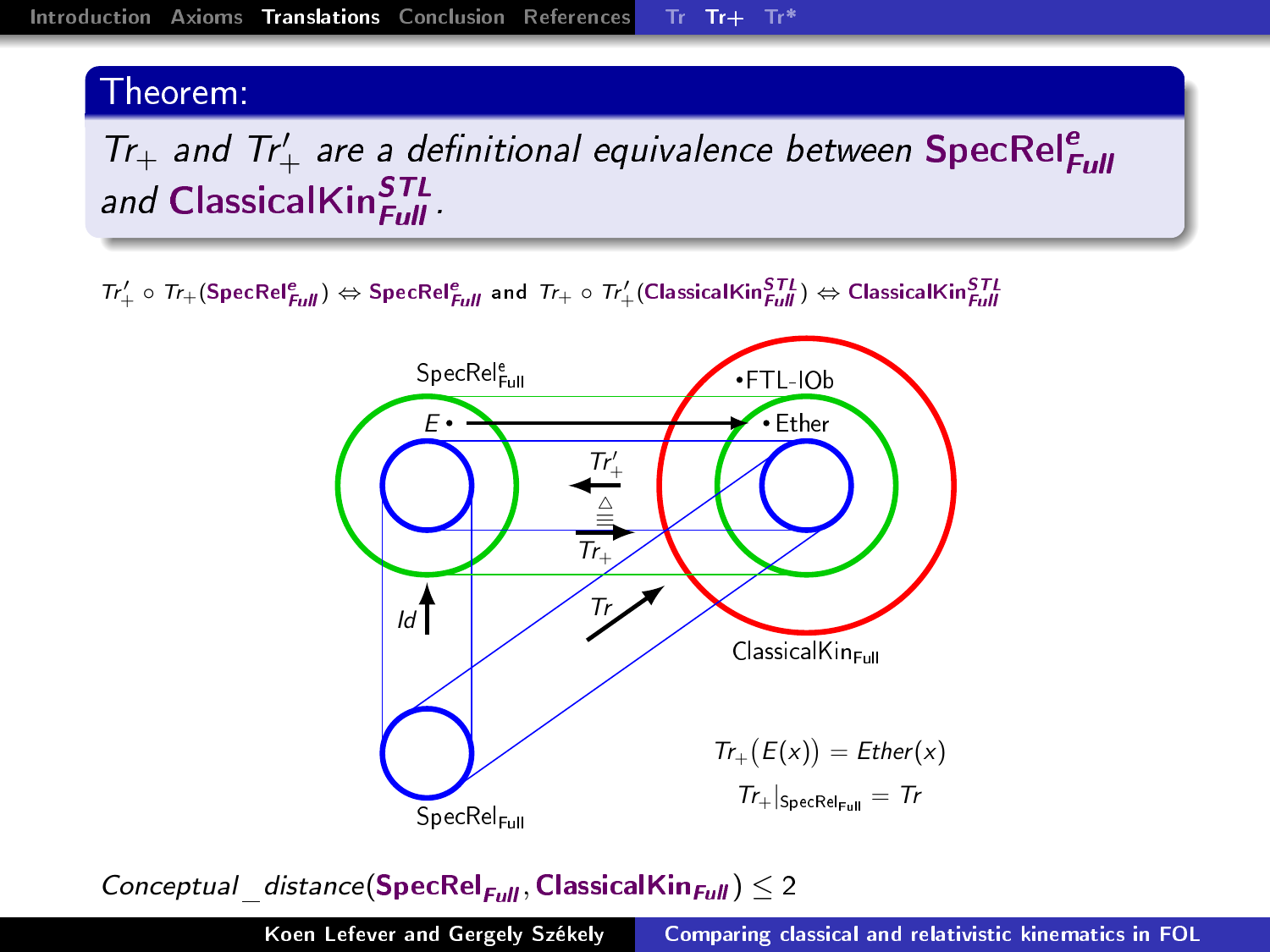<span id="page-32-0"></span>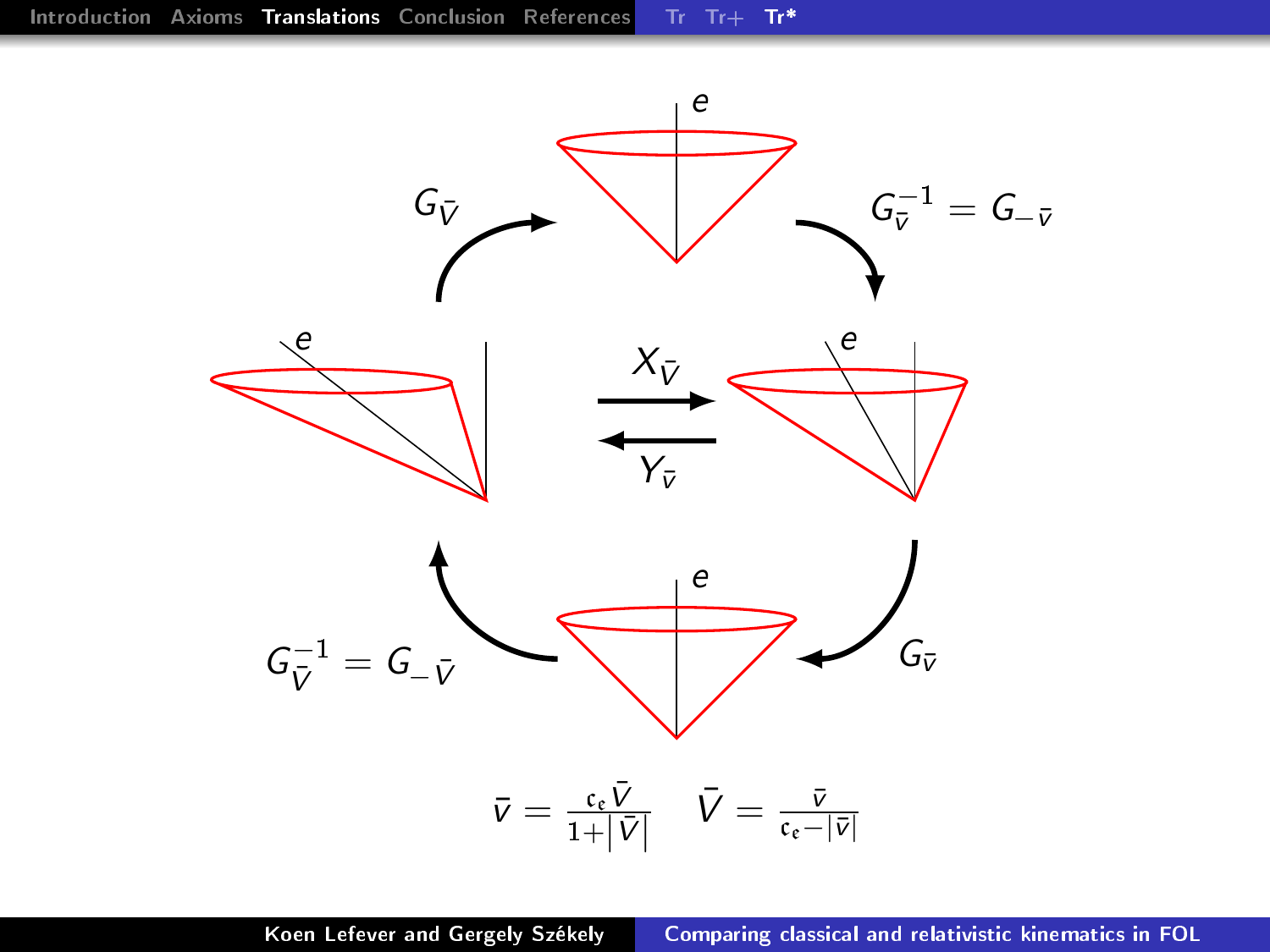There is an interpretation  $Tr_*$  of ClassicalKin $_{Full}^{STL}$  in  $ClassicalKin<sub>Full</sub>$ .

 $\textit{Classical}$ Kin<sub>Full</sub>  $\vdash$  Tr<sub>\*</sub> (ClassicalKin $_{\textit{Full}}^{\textit{STL}}$ )

- ClassicalKin<sub>Full</sub>  $\vdash$  Tr<sub>\*</sub>(AxEField<sup>STL</sup>)
- ClassicalKin<sub>Full</sub>  $\vdash$  Tr<sub>\*</sub>(AxEv<sup>STL</sup>)
- ClassicalKin<sub>Full</sub>  $\vdash$  Tr<sub>\*</sub>(AxSelf<sup>STL</sup>)
- ClassicalKin<sub>Full</sub>  $\vdash$  Tr<sub>\*</sub>(AxSymD<sup>STL</sup>)
- ClassicalKin<sub>Full</sub>  $\vdash$  Tr<sub>\*</sub>(AxLine<sup>STL</sup>)
- ClassicalKin<sub>Full</sub>  $\vdash$  Tr<sub>\*</sub>(AxTriv<sup>STL</sup>)
- ClassicalKin<sub>Full</sub>  $\vdash$  Tr<sub>\*</sub>(AxNoAcc<sup>STL</sup>)
- ClassicalKin<sub>Full</sub>  $\vdash$  Tr<sub>\*</sub>(AxEther<sup>STL</sup>)
- ClassicalKin<sub>Full</sub>  $\vdash$  Tr<sub>\*</sub>(AxAbsTime<sup>STL</sup>)
- ClassicalKin<sub>Full</sub>  $\vdash$  Tr<sub>\*</sub>(AxThExp<sup>STL</sup>)
- ClassicalKin<sub>Full</sub>  $\vdash$  Tr<sub>\*</sub>(AxNoFTL)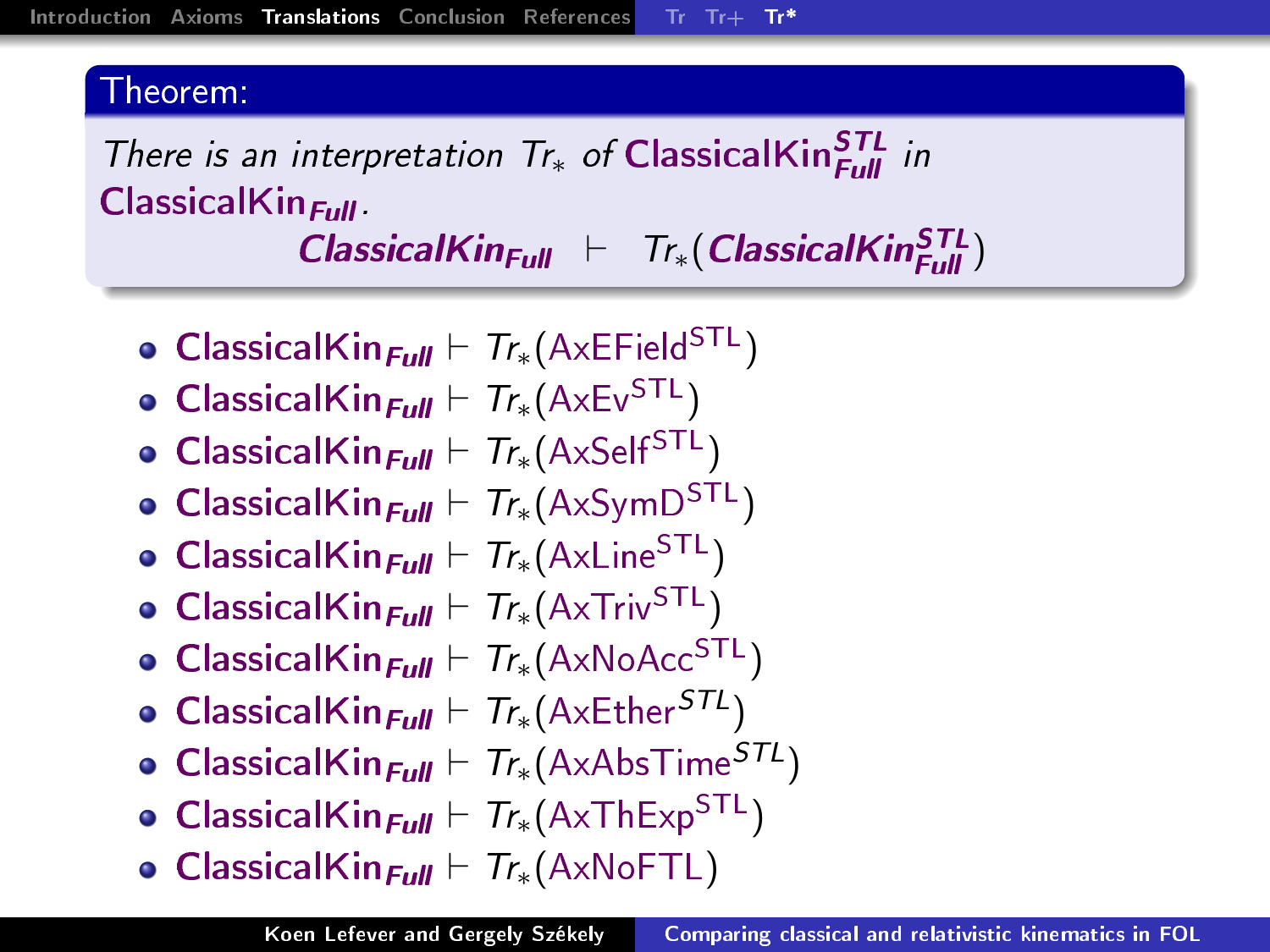There is an interpretation  $Tr'_{*}$  of ClassicalKin<sub>Full</sub> in  $\mathsf{ClassicalKin}^{\textit{STL}}_{\textit{Full}}$  .  $\textit{ClassicalKin}_{\textit{Full}}^{\textit{STL}} \;\;\vdash\;\; Tr'_{*}(\textit{ClassicalKin}_{\textit{Full}})$ 

- **ClassicalKin** ${}_{\text{Full}}^{\text{STL}}$   $\vdash$   $Tr'_{*}(\text{AxEField}^{\text{CK}})$
- ClassicalKin ${}_{\text{Full}}^{\text{STL}}$   $\vdash$   $Tr'_{*}$ (AxEv<sup>CK</sup>)
- ClassicalKin $S_{\text{full}}^{\text{STL}} \vdash T r'_{*} (\text{AxSelf}^{\text{CK}})$
- ClassicalKin ${}_{Full}^{STL} \vdash Tr'_{*}(\text{AxSymD}^{CK})$
- ClassicalKin ${}_{Full}^{STL} \vdash Tr'_{*}(\text{AxLine}^{CK})$
- **ClassicalKin** ${}_{\text{Full}}^{\text{STL}}$   $\vdash$   $Tr'_{*}(\text{AxTriv}^{\text{CK}})$
- $\textsf{ClassicalKin}_{\textit{Full}}^{\textit{STL}} \vdash \textit{Tr}'_*(A \times NoAcc^{CK})$
- Classical $\mathsf{Kin}^{\mathcal{S} \mathcal{T}L}_{\mathsf{Full}} \vdash \mathcal{T}_{r'_{*}}(\mathsf{AxEther}^{\mathsf{CK}})$
- Classical $\mathsf{Kin}^{\mathcal{S}TL}_{\mathsf{Full}} \vdash \mathsf{Tr}'_*(\mathsf{AxAbsTime}^\mathsf{CK})$
- ClassicalKin $\frac{STL}{Full} \vdash \textit{Tr}'_*(AxThExp_+)$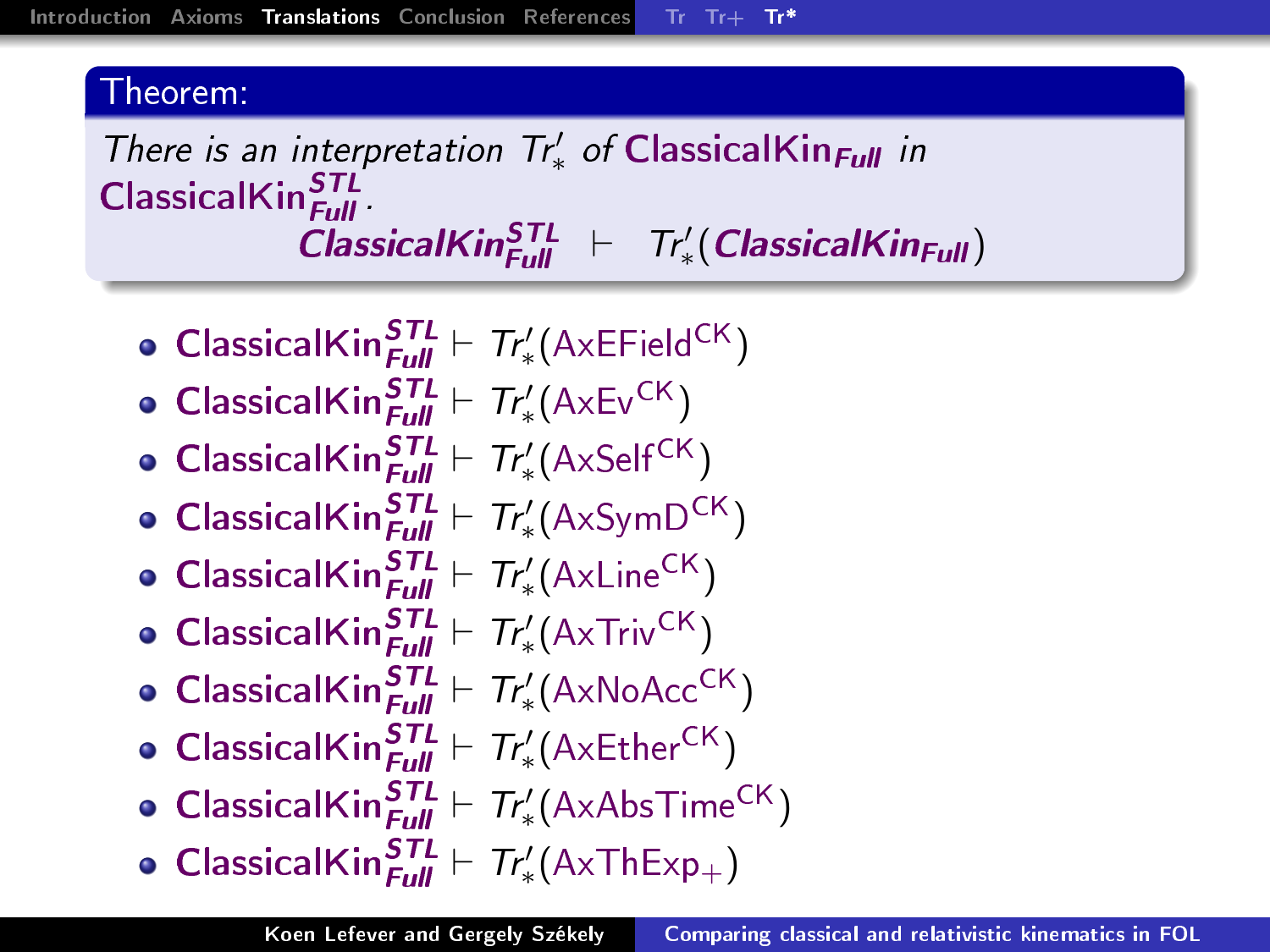$Tr_*$  and  $Tr'_*$  are a definitional equivalence between ClassicalKin $_{Full}^{STL}$ and ClassicalKin $_{\text{Full}}$ .

 $\mathcal{T}r'_* \circ \mathcal{T}r_*( \textsf{ClassicalKin}^{\textsf{STL}}_{Full} ) \Leftrightarrow \textsf{ClassicalKin}^{\textsf{STL}}_{Full}$  and  $Tr_* \circ Tr'_*$ (ClassicalKin $_{Full}$ ) ⇔ ClassicalKin $_{Full}$ 

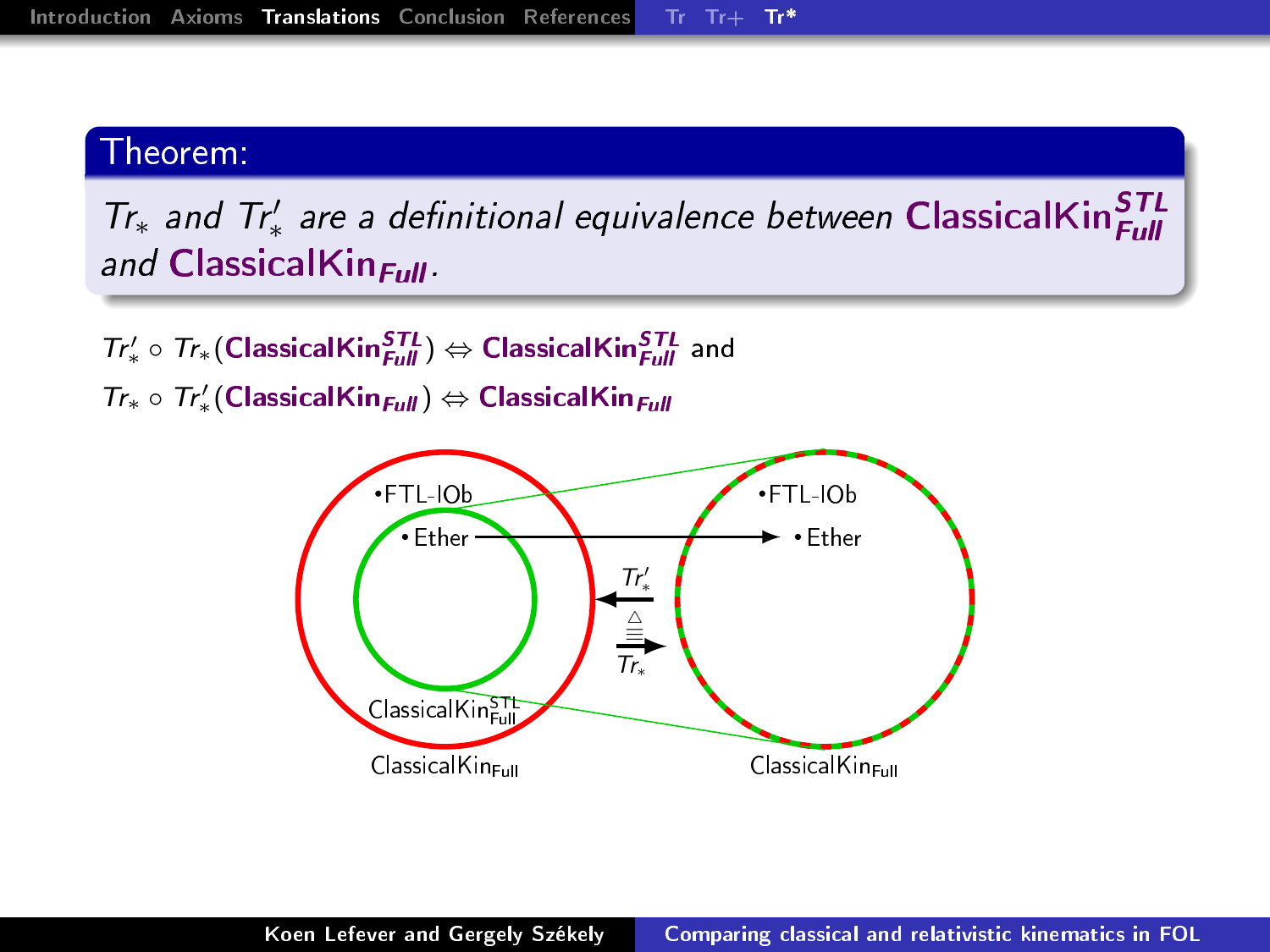<span id="page-36-0"></span> $Tr_* \circ Tr_+$  and  $Tr'_+ \circ Tr'_*$  are a definitional equivalence between SpecRel $_{Full}^e$  and ClassicalKin $_{Full}$ .



Conceptual distance(SpecRel<sub>Full</sub>, ClassicalKin<sub>Full</sub>) = 1